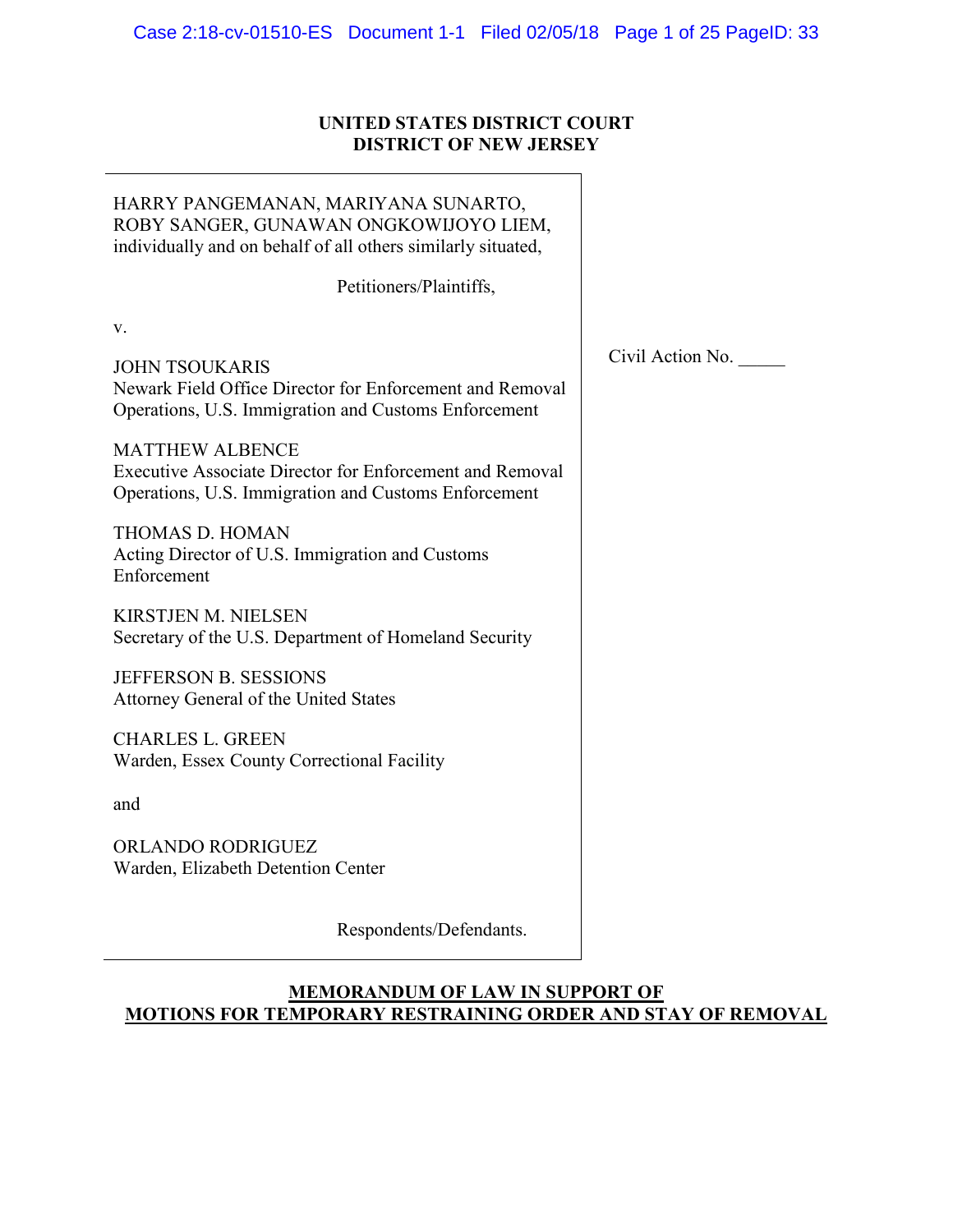# **TABLE OF CONTENTS**

# **Page**

| $\mathbf{I}$ . |           |                                                                            |    |
|----------------|-----------|----------------------------------------------------------------------------|----|
| $\Pi$ .        |           |                                                                            |    |
| III.           |           |                                                                            |    |
| IV.            |           | THE COURT SHOULD GRANT A TEMPORARY RESTRAINING ORDER  17                   |    |
|                | $A_{-}$   | Petitioners are Likely to Succeed on the Merits of Their Claims that Their |    |
|                | <b>B.</b> | Petitioners Will Suffer Irreparable Harm Absent a Temporary Restraining    |    |
|                | C.        | Respondents Would Not Suffer Greater Harm From a Temporary                 | 21 |
|                | D.        |                                                                            |    |
| $V_{.}$        |           |                                                                            | 24 |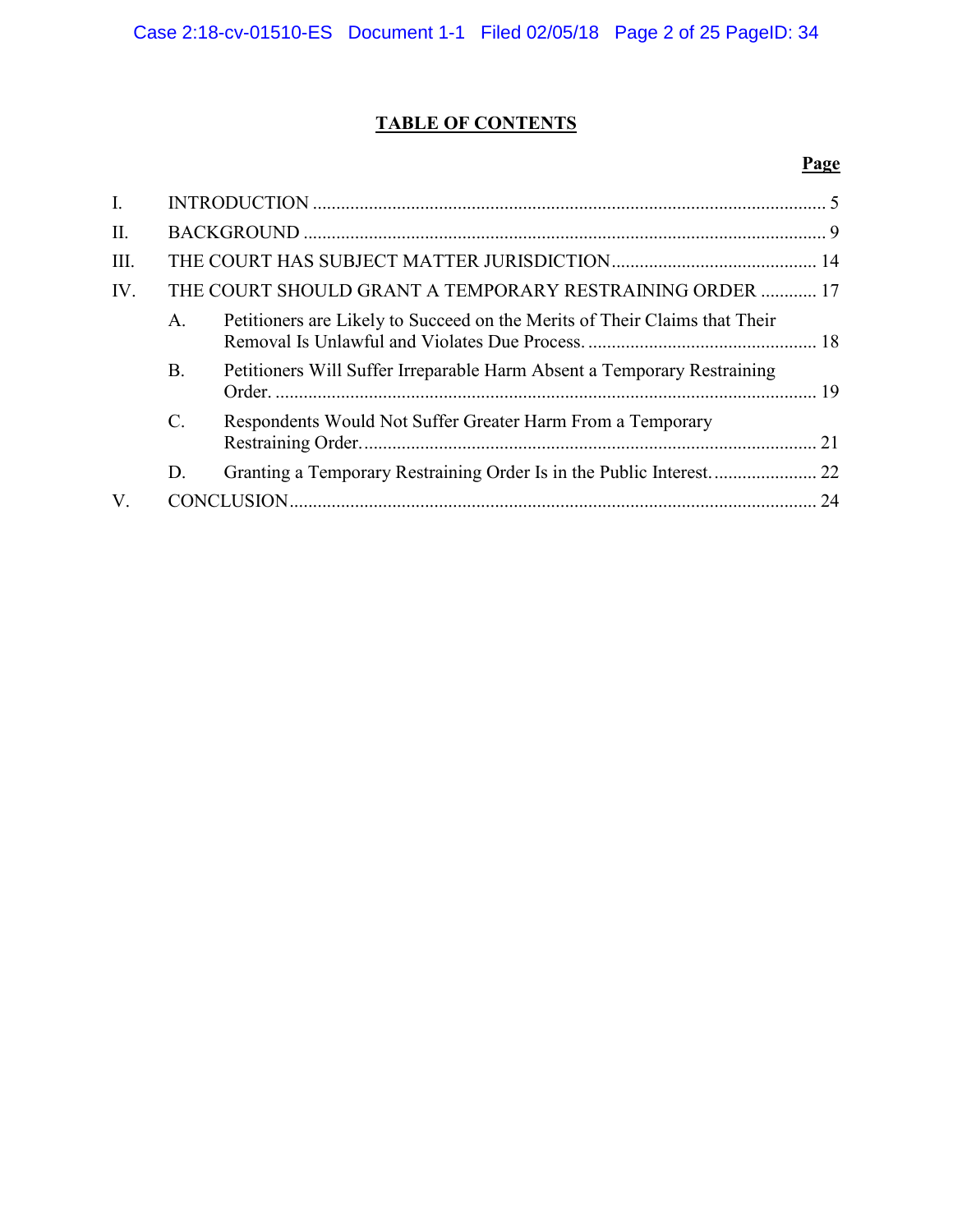# **TABLE OF AUTHORITIES**

**CASES**

# **Page(s)**

| Campbell Soup Co. v. ConAgra, Inc.,                  |  |
|------------------------------------------------------|--|
| Chhoeun v. Marin,                                    |  |
| Devitri v. Cronen,                                   |  |
| Hamama v. Adducci,                                   |  |
| Hamama v. Adducci,                                   |  |
| Hamama v. Adducci,                                   |  |
| Highmark, Inc. v. UPMC Health Plan, Inc.,            |  |
| Ibrahim v. Acosta,                                   |  |
| Ibrahim v. Acosta,                                   |  |
| Ibrahim v. Acosta,                                   |  |
| Int'l Foodsource, LLC v. Grower Direct Nut Co. Inc., |  |
| Reno v. Am.-Arab Anti-Discrimination Comm.,          |  |
| Reno v. Flores,                                      |  |
| I.N.S. v. St. Cyr,                                   |  |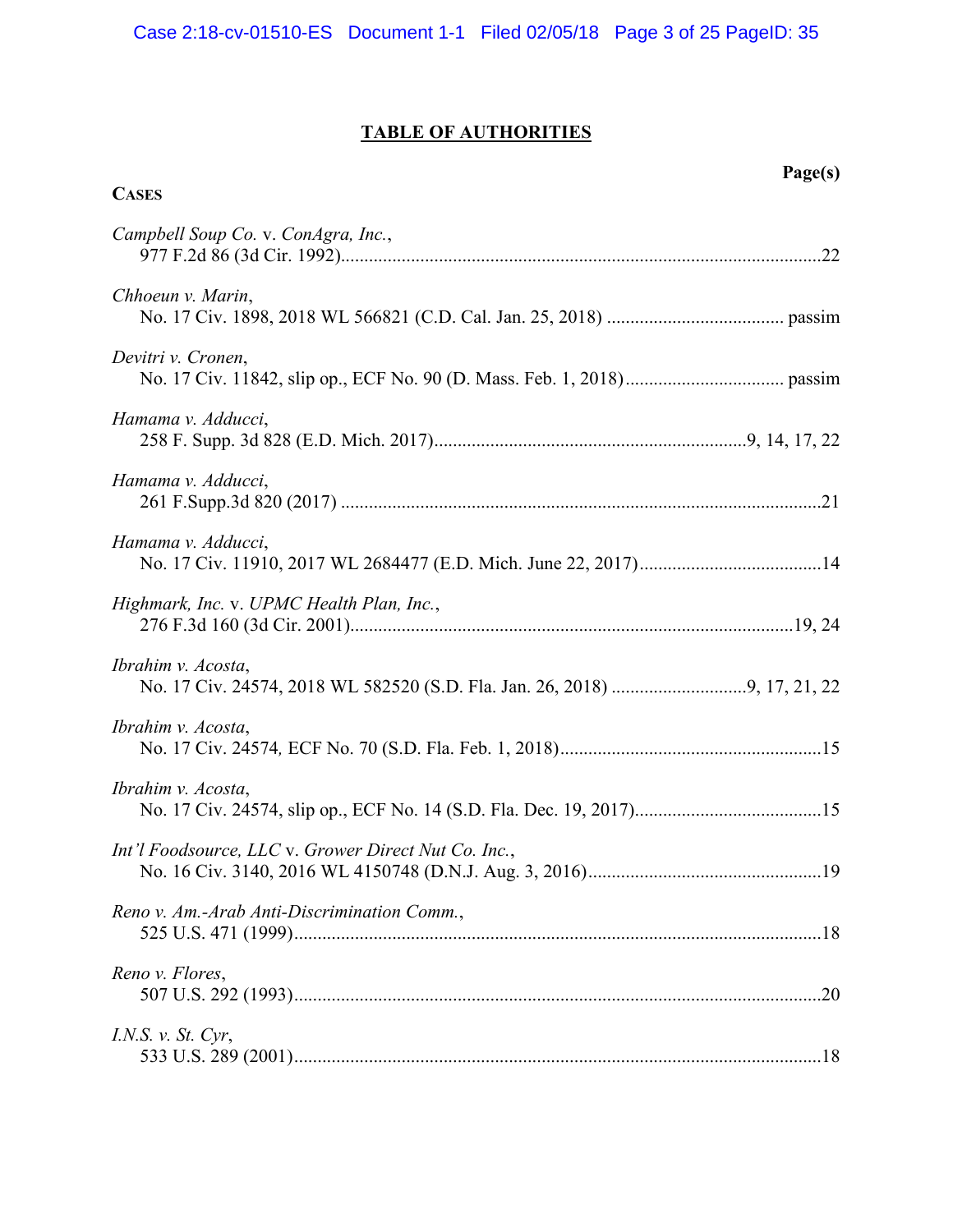# **STATUTES**

| <b>OTHER AUTHORITIES</b> |  |
|--------------------------|--|
|                          |  |
|                          |  |
|                          |  |
|                          |  |
|                          |  |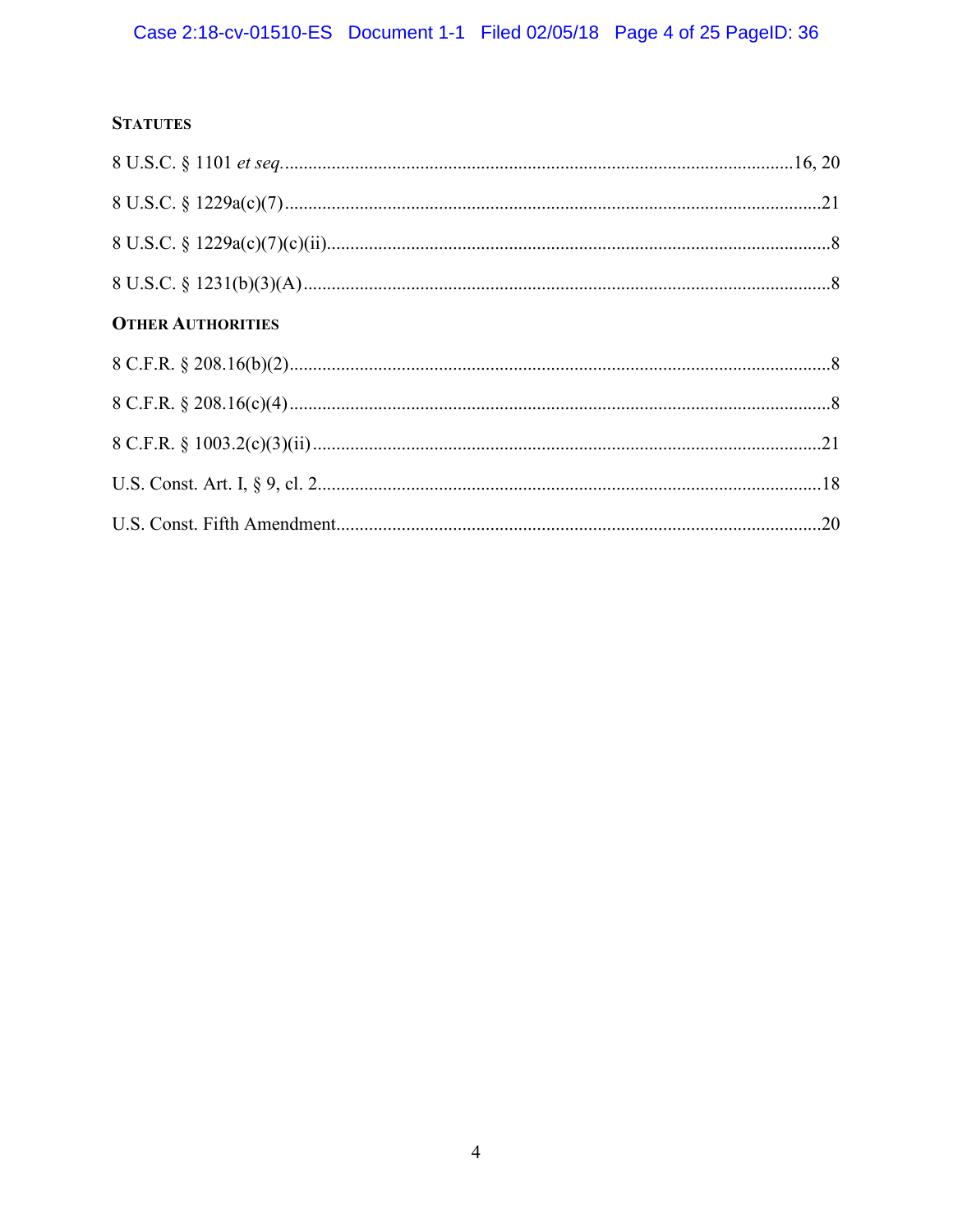# **I. INTRODUCTION**

Petitioners/Plaintiffs, and the putative class they represent, are Christian Indonesian nationals who have resided in the United States for many years. They have committed no crime. They are devout, committed members and leaders of their churches. They volunteer in their communities. They are hard workers. Many are part of close-nit families with U.S. citizen children. Some of their children are "dreamers" who are part of the DACA program. While Petitioners ultimately became subject to final orders of removal, ICE nevertheless permitted them to live and work here under Orders of Supervision for years, pursuant to an agreement reached with the ICE Newark Field Office in 2009.

<span id="page-4-0"></span>Petitioners now face imminent removal to Indonesia, a country in which they are likely to face persecution on account of their Christian faith. They seek a stay of removal to be afforded a reasonable period of time to gather and present evidence and to file motions to reopen their immigration cases to demonstrate that they are entitled to remain in the United States due to recent changes in country conditions that make Indonesia increasingly dangerous for Christians—country conditions that postdate their final orders of removal. Just yesterday, the United States District Court for the District of Massachusetts granted a preliminary injunction and stayed the removal of a group of Indonesian Christian residents from New Hampshire on very similar facts in order to allow those petitioners to file motions to reopen based on the same changed country conditions. *Devitri v. Cronen*, No. 17 Civ. 11842, slip op., ECF No. 90 (D. Mass. Feb. 1, 2018) ("*Devitri* Prelim. Inj. Dec."). In doing so, that court framed its decision as "doing no more than allowing [the New Hampshire Indonesian Christians] to use the administrative and judicial procedures that Congress designed and the Constitution requires." *Id*. at 21.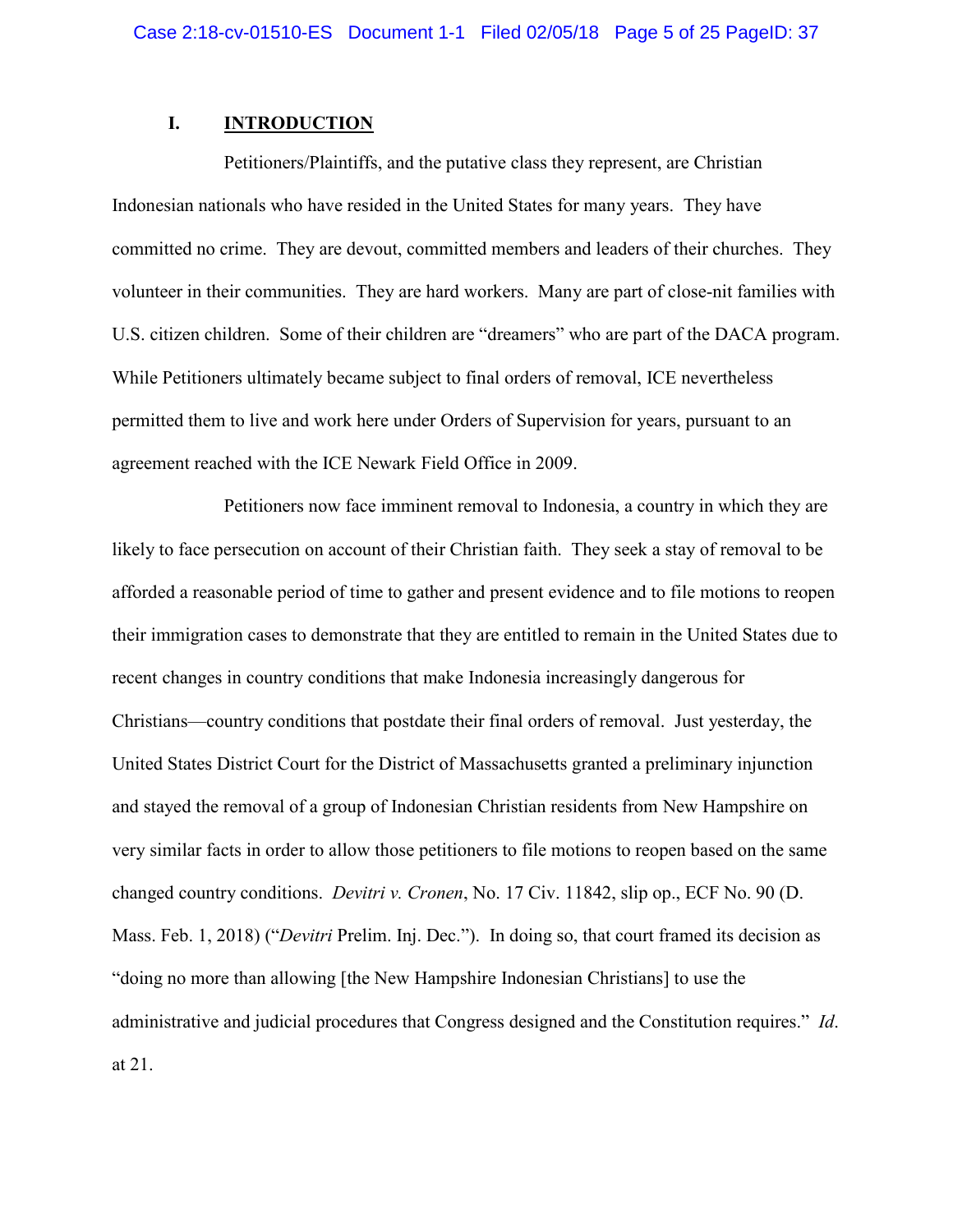### Case 2:18-cv-01510-ES Document 1-1 Filed 02/05/18 Page 6 of 25 PageID: 38

Like the Indonesian Christians residing in New Hampshire, Petitioners here seek a stay of removal so that they may have a reasonable period of time to compile and present evidence—in the form of motions to reopen their immigration cases—to demonstrate that they are legally entitled to remain in the United States. Such motions would rest principally on the fact that if they are forcibly removed to Indonesia, they will face a grave risk of persecution, torture and possibly death due to the current dangerous conditions in Indonesia. That is so because—as set forth in detail in the Affidavit of Jeffrey A. Winters, Ph.D. ("Winters Aff."), there has since 2012 been a dramatic increase in violence and intolerance directed at religious minorities in Indonesia, especially Christians. Indeed, yesterday's *Devitri* opinion credited this same expert testimony, concluding that the New Hampshire Indonesian Christians had "presented unrebutted evidence to show that, if they were deported to Indonesia, they would face threat of persecution or torture." *Devitri* Prelim. Inj. Dec. at 18. The court further recognized record evidence in that case showing that "law enforcement in Indonesia is unlikely to provide meaningful protection to religious minorities—and [Christians], like Petitioners, in particular in the face of violence and intolerance" and that "'the Indonesian government actively supports Islamic extremists who are anti-Christian and 'will punish those who are 'vocal' and 'assertive' Christians, such as Plaintiffs.'" *Devitri* Prelim. Inj. Dec. at 5 (citing Winters affidavit). The *Devitri* court also noted that the Government's own 2013 report concludes that the Indonesian government "'did not enforce laws that would protect vulnerable groups and religions' and 'collaborated with hardline groups against members of sects they deemed to be 'deviant.'" *Id.*  (citing Winters affidavit). As is true for the petitioners in *Devitri*, the Petitioners here could not have presented such evidence in their original proceedings because these conditions arose after the adjudication of their immigration cases.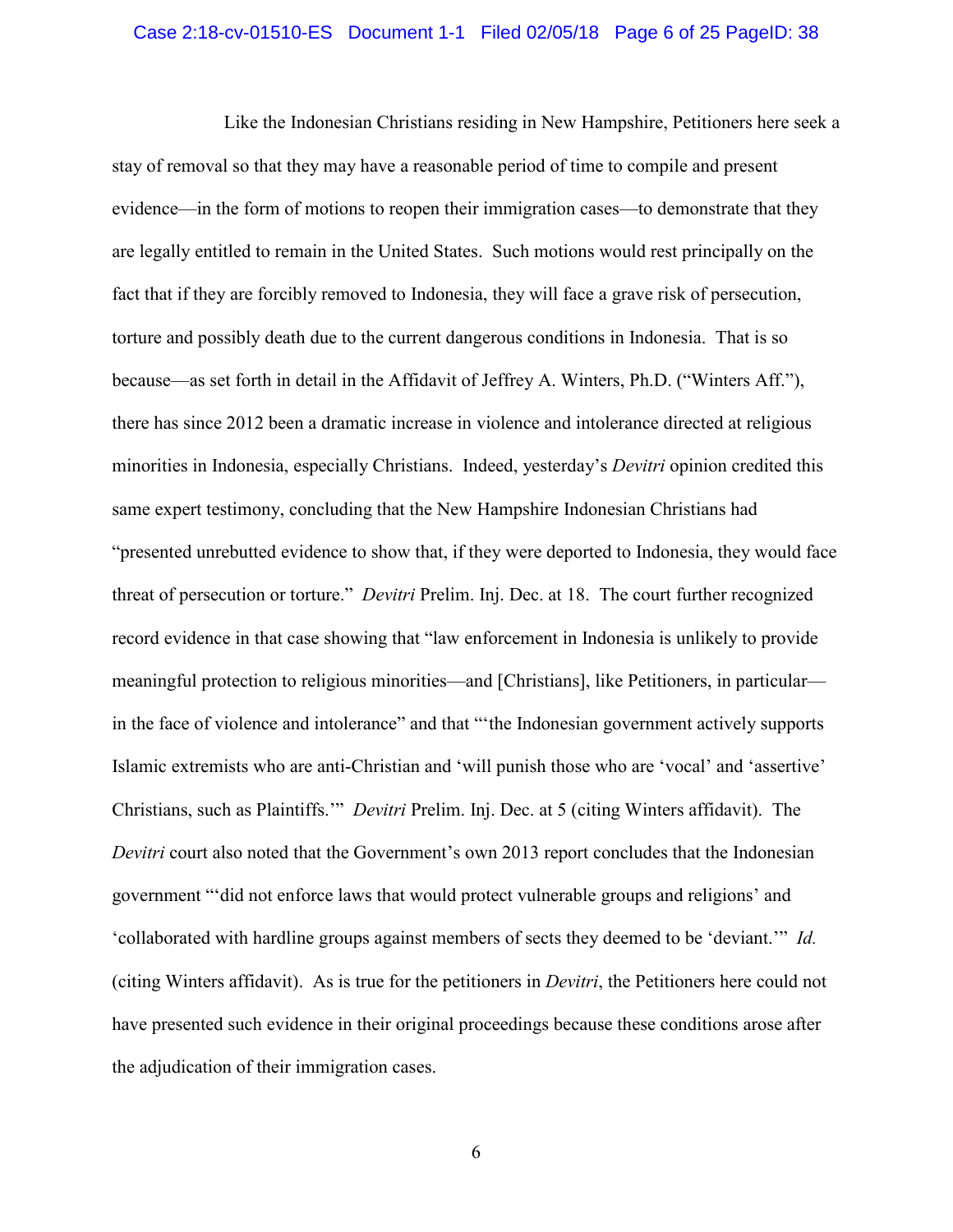## Case 2:18-cv-01510-ES Document 1-1 Filed 02/05/18 Page 7 of 25 PageID: 39

<span id="page-6-3"></span><span id="page-6-2"></span>Under federal law, ICE may not remove an alien to a country if the government decides that "the alien's life or freedom would be threatened in that country because of the alien's ... religion."  $8 \text{ U.S.C.} \$   $1231(b)(3)(A)$ . Removal becomes unlawful where the alien demonstrates an entitlement to asylum, *i.e.,* that it "is more likely than not that he or she would be persecuted on account of . . . religion' if removed." 8 C.F.R. § 208.16(b)(2). Even where someone has a final order of removal, and even where the time to file a motion to reopen has run, mandatory relief from deportation can still be found through a motion to reopen the immigration case based on "changed country conditions."  $8 \text{ U.S.C.} \$ § 1229a(c)(7)(c)(ii). Related relief is available in the form of withholding of removal under the United Nations Convention Against Torture (CAT), 8 C.F.R. § 208.16(c)(4). The law sets "no time limit on the filing of a motion to reopen . . . based on changed country conditions . . . if such evidence is material and was not available and would not have been discovered or presented at the previous proceeding."

<span id="page-6-4"></span><span id="page-6-1"></span>8 U.S.C. § 1229a(c)(7)(C)(ii).

Several courts adjudicating analogous recent cases have recognized that filing a motion to reopen is not an easy process, particularly for people with limited access to competent counsel and limited means. For example, the court in *Chhoeun v. Marin*, No. 17 Civ. 1898, 2018 WL 566821, at  $*6$  (C.D. Cal. Jan. 25, 2018) explicitly acknowledged the "complex process of filing such a motion." The court further recognized:

<span id="page-6-0"></span>Filing motions to reopen therefore requires substantial time, resources and expertise. Attorneys working to file these motions must have access to their clients and to various documents. These documents include, at a minimum, the A-File, a comprehensive immigration file maintained by the Department of Homeland Security, and the Record of Proceedings, the immigration court file maintained by the Executive Office for Immigration Review. In some cases, attorneys can only obtain these necessary files through Freedom of Information Act requests, which may not produce results for months.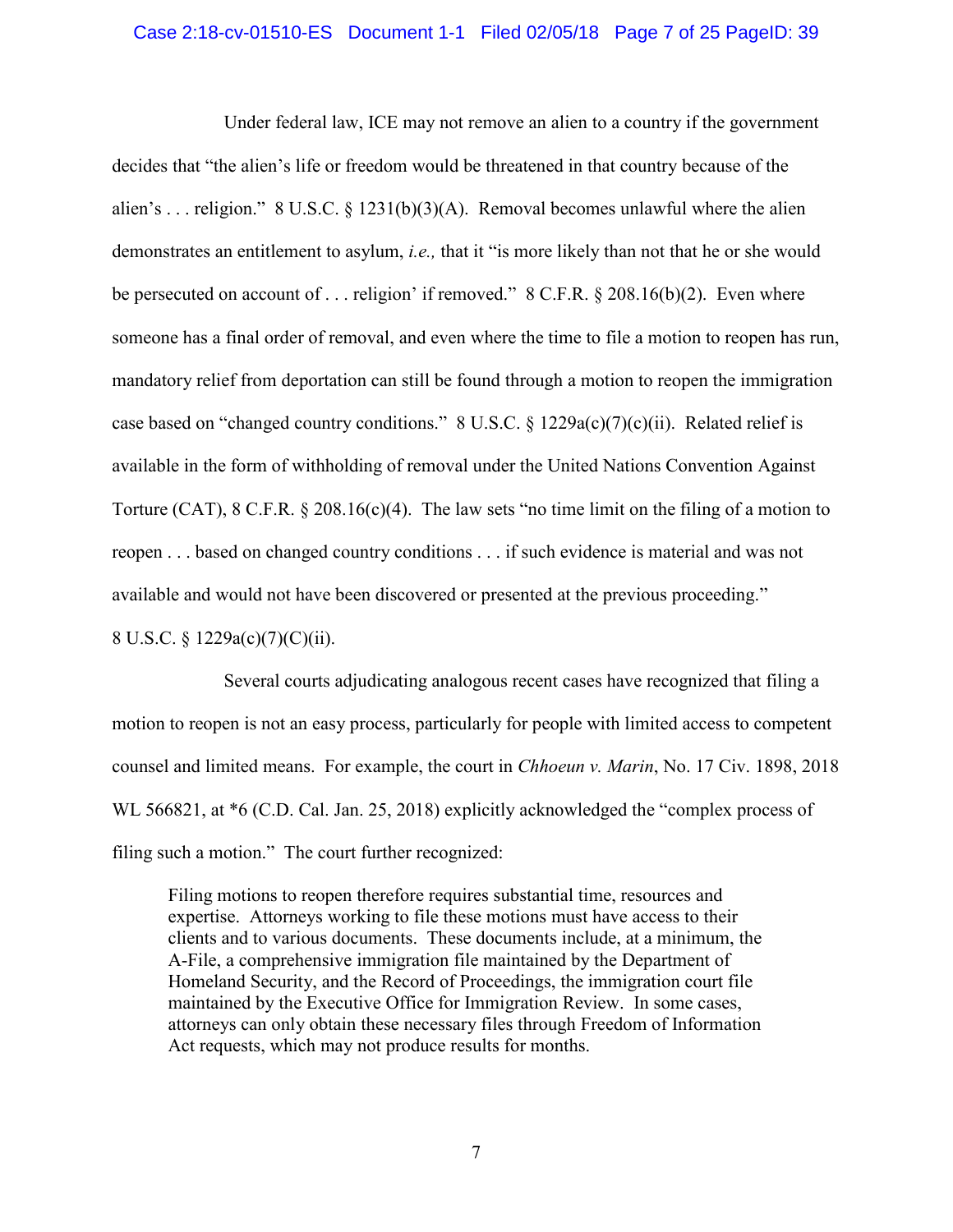### Case 2:18-cv-01510-ES Document 1-1 Filed 02/05/18 Page 8 of 25 PageID: 40

<span id="page-7-0"></span>*Id.* (omitting references to the case record). For those in detention, the court further acknowledged, filing a motion to reopen can be "prohibitively difficult." *Id.* Likewise, the court in *Hamama v. Adducci*, 258 F. Supp. 3d 828, 833 (E.D. Mich. 2017) called the motion to reopen process "no easy task," one that "requires "a high level of immigration law knowledge and experience," and one that can cost "up to \$80,000." The complexity of the motion to reopen process is complicated by the fact that the groups affected are often the least able to afford it. Yet, the importance of this due process right is paramount: "[t]he Supreme Court has recognized that the motion to reopen process is critical, a statutorily-based procedural safeguard." *Ibrahim v. Acosta*, No. 17 Civ. 24574, 2018 WL 582520, at \*3 (S.D. Fla. Jan. 26, 2018).

<span id="page-7-1"></span>Yesterday's decision in the *Devitri* case rejected the Government's contention that existing procedures—which operate without a stay of removal—would be sufficient due process to protect their rights to the relevant immigration relief such as asylum or CAT. *Devitri* Prelim. Inj. Dec. at 6–9, 11–12 (finding that the process for adjudication motions to reopen and motions to stay "are not adequate administrative alternatives to habeas for these Petitioners."). This holding was based on concern about the likelihood that petitioners in that case would be returned to Indonesia while their motions were pending—leaving them exposed to the very risk of persecution that their motions would be intended to prevent. *Id.* at 12 (calling this procedure "Kafkaeseque").

Because the Due Process Clause of the United States Constitution requires noncitizens be given a reasonable period of time to move to reopen their cases based on changed country conditions, four federal courts have recently stayed removals of groups of similarly situated noncitizens to ensure that such process is afforded. *Devitri* Prelim. Inj.; *Ibrahim* (S.D. Fla. Jan. 26, 2018); *Chhoeun* (C.D. Cal. Jan. 25, 2018); *Hamama* (E.D. Mich. 2017). Like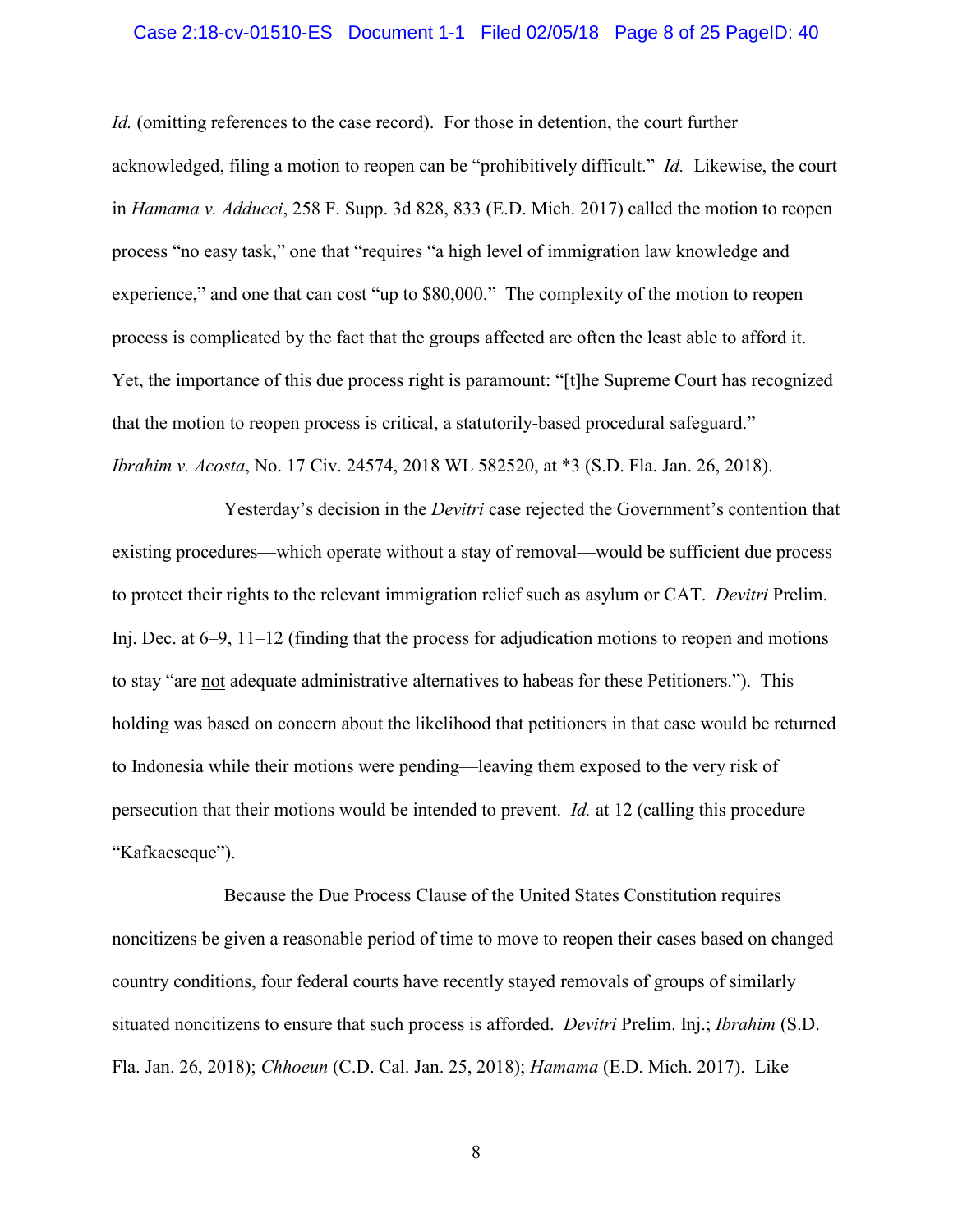### Case 2:18-cv-01510-ES Document 1-1 Filed 02/05/18 Page 9 of 25 PageID: 41

members of the putative class in this case, the groups in the other cases had each been allowed to stay in the United States for many years under Orders of Supervision, relied upon that status quo, and then were subject to imminent group-based ICE enforcement action with little or no notice. In each of those cases, only a court's intervention stopped the group's summary removal without due process.

Petitioners, Indonesian Christians living in New Jersey, now seek the same relief so that they may have the opportunity to exercise their due process rights. To that end, Petitioners request that the Court grant a temporary restraining order enjoining detainment and deportation activity for a reasonable period of time to allow Petitioners to file motions to reopen and have those motions adjudicated. In the alternative, Petitioners request that the Court grant a temporary restraining order to maintain the status quo and avoid the irreparable harm that would result in the event that any Petitioners are deported while the Court is adjudicating the issues. To the extent Respondents may dispute that this Court has jurisdiction to hear this case, Petitioners respectfully request that the Court impose a temporary restraining order and bifurcate the proceedings such that issues of jurisdiction are determined first before proceeding to the merits—as has been done in three of the other analogous cases. *Ibrahim* (S.D. Fla. Jan. 26, 2018); *Devitri*, 2017 WL 5707528 (D. Mass. Nov. 27, 2017); *Hamama* (E.D. Mich. 2017).

## **II. BACKGROUND**

In 2009, Reverend Seth Kaper-Dale, the Senior Co-Pastor at the Reformed Church of Highland Park, a church that ministers to the Indonesian Christian community, became deeply concerned about the limbo in which members of this community were forced to live. (Kaper-Dale Decl.  $\P$ 4.)<sup>[1](#page-8-0)</sup> As their spiritual leader, he uniquely understood the fear that the community experienced at the prospect of being forced to return to Indonesia to face the rising

<span id="page-8-0"></span>1 Citations to "Kaper-Dale Decl." are to the Declaration of Reverend Seth Kaper-Dale dated February 2, 2018.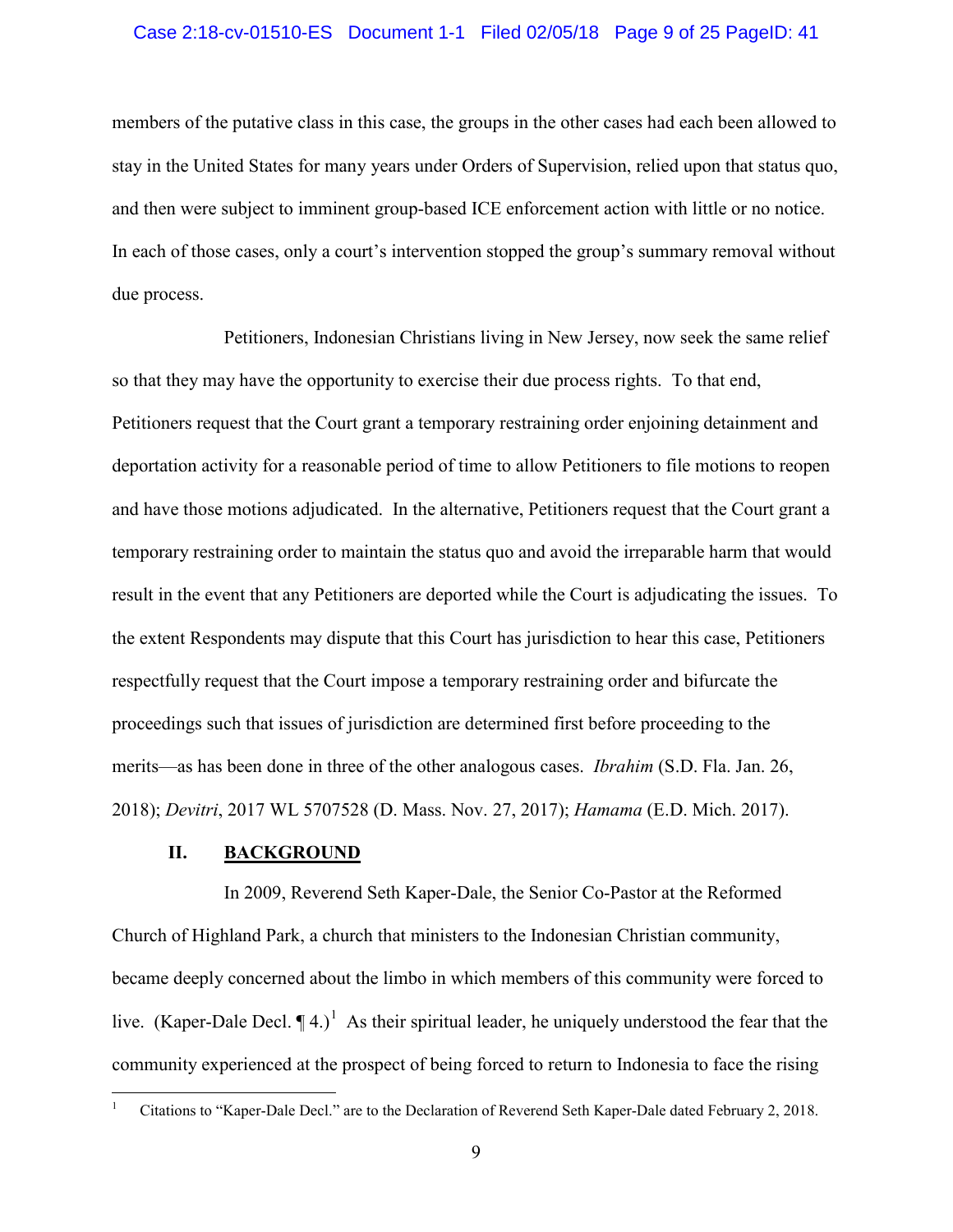tide of persecution of Christians in Indonesia. (*Id.* ¶¶ 3–4.) As a result, Reverend Kaper-Dale began to work with ICE to explore options to help Indonesian Christians with final orders of removal and no criminal records—and he was told that ICE wanted to help this group. As discussions evolved, an agreement between then-Newark ICE Supervisor Scott Weber emerged: Reverend Kaper-Dale would encourage this group to "come out of the shadows" by disclosing their identity to ICE and submitting to Orders of Supervision and associated monitoring conditions, in exchange for the group's ability to obtain a stay of deportation and employment authorization (the "New Jersey Indonesian Orders of Supervision Agreement" or the "Agreement"). (*Id.* ¶ 5.) In effect memorializing the Agreement, Supervisor Weber sent Kaper-Dale an e-mail dated December 14, 2009, saying that the agreement would "serve to build a little more trust in the community so that other groups in a similar situation as yours will come forward to meet with ICE as you did." (*Id.*) As a show of further good faith, ICE released nine Indonesian Christian residents of New Jersey from detention. (*Id.* ¶ 6.) Ultimately, based on the representations underlying the Agreement, at least 78 individuals came forward in order to live their lives under Orders of Supervision. (*Id.*)

Petitioners could have remained "under the radar," but they relied upon the Agreement. For nearly a decade, they reported to ICE officials at the intervals directed, and abided by the Agreement largely without incident. (*Id.* ¶ 9.) As described above and in the Petition and Class Complaint filed herewith ("Complaint" or "Compl."), this group has lived their lives since the Agreement as peaceable, family and service-oriented, exemplary members of their community. To be sure, there were some individual instances in which Indonesian Christians were the subject of ICE enforcement action in the years after the Agreement was reached. But, this affected only a handful of individuals; none had U.S. citizen children to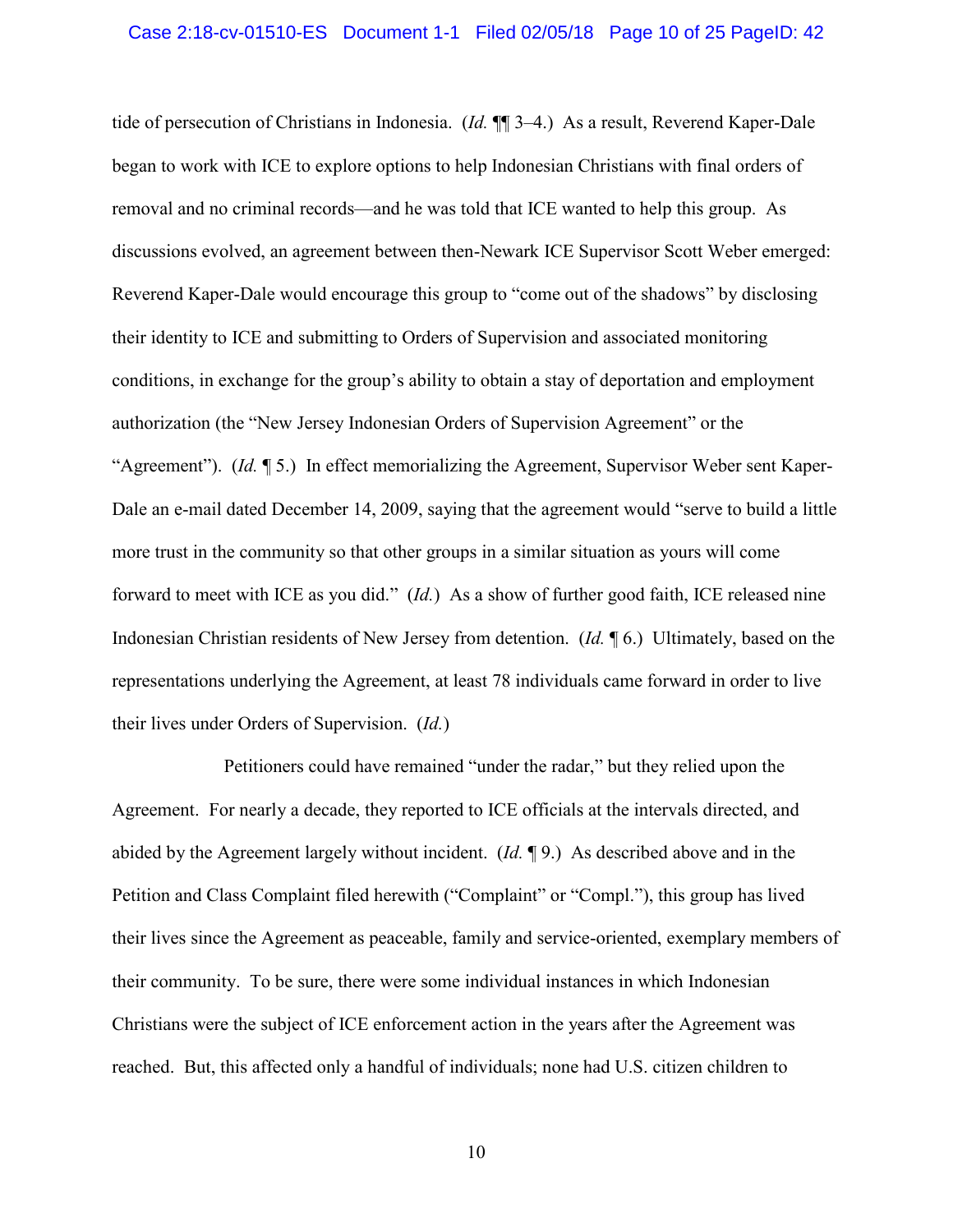#### Case 2:18-cv-01510-ES Document 1-1 Filed 02/05/18 Page 11 of 25 PageID: 43

support a strong showing of family ties, and—most importantly—there was not group-action to indicate that ICE had abandoned the Agreement. To the contrary, the vast majority of the group continued to report for check-ins as directed, and continued to live relatively normal lives.

In March 2017, ICE ordered a few members of the group to report again in May. (*Id.* ¶ 10. ) When they did so, they were detained and, within a month, deported. (*Id.*) Though this caused concern in the community, other members of the group continued to appear for check-ins and were told to simply report again at a later date. (*Id.* ¶11.) Reverend Kaper-Dale attempted to dialogue with ICE officials to determine if the Agreement as to this group had been abandoned or would soon be. (*Id.* ¶12.) He realized that most of the members of the group had limited financial means and could not easily find or afford to hire a lawyer to pursue the complicated motions to reopen. (*Id*.) In an attempt to bring his congregants clarity, Reverend Kaper-Dale repeatedly contacted Newark ICE Supervisor John Tsoukaris to schedule a meeting to discuss the status of the Agreement. (*Id*.) He attempted contact for several weeks in April 2017, with no response. (*Id*.) When members of Tsoukaris's staff finally met with Reverend Kaper-Dale on May 10, 2017 (Tsoukaris did not), they offered no clarity as to the status of the Agreement. But, neither did they tell Reverend Kaper-Dale that the Agreement had been abandoned. (*Id*.) By contrast, in New Hampshire, ICE explicitly "advised pastoral leaders in June 2017 that it would be terminating" a program that was functionally equivalent to the Agreement. *Devitri*, 2017 WL 5707528 at \*2. To the contrary, no member of the New Jersey group was detained or deported during the spring or summer of 2017. The common feeling was that while there might have been individual enforcement actions as there had been a few years before, the group was still subject to the Agreement and that it was still largely being honored by ICE.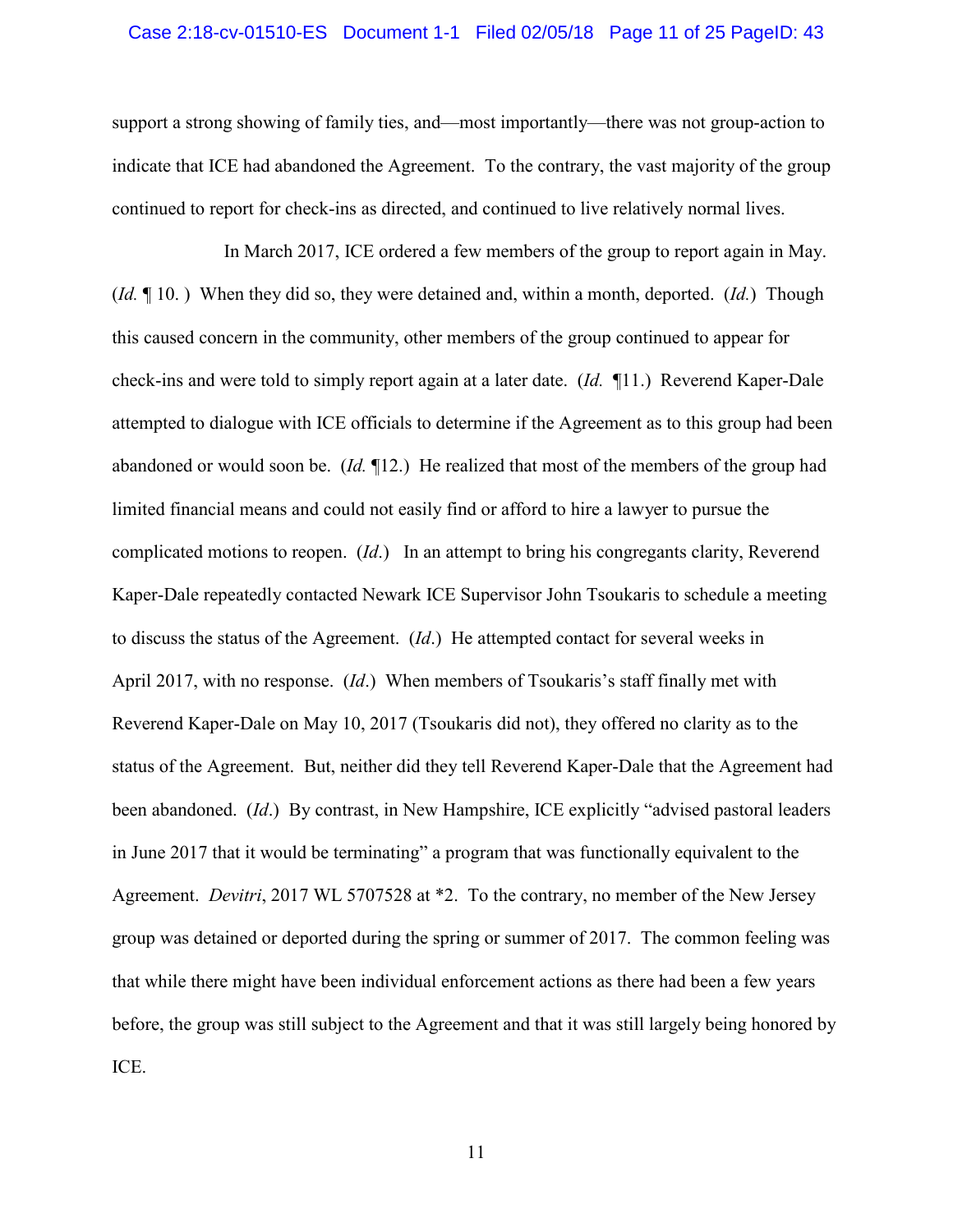#### Case 2:18-cv-01510-ES Document 1-1 Filed 02/05/18 Page 12 of 25 PageID: 44

Petitioners/Plaintiffs long-held belief that they could, as a group, reasonably rely on the Agreement began crumble in late 2017 and early 2018. (Kaper-Dale Decl. ¶¶ 13–14.) Their fear crystallized into panic when ICE attempted to detain three prominent members of the Indonesian Christian community in New Jersey on a single day: January 25, 2018. (*Id. ¶* 14.) One member of the group was apprehended immediately after he dropped his children off at school, while another was apprehended immediately after he dropped his child off at the school bus stop. The attempted detention of Petitioner Harry Pangemanan was particularly shocking, as Mr. Pangemanan has been a model member of his community—he led disaster relief efforts in New Jersey and Texas, and was honored with the Dr. Martin Luther King Jr. Humanitarian Award by the Highland Park Human Relations Commission on January 15, 2018, just ten days before ICE attempted to detain him. This dramatic ICE action sent an unequivocal message to all putative class members that the Agreement would not be honored. Members of the putative class are now terrified of being forcibly returned to Indonesia, where they will likely face persecution based on their religion, and they are desperate to be afforded the time necessary to identify and hire competent counsel who will file motions to reopen their cases based on changed country conditions that arose after their final order of removal were entered. In short, they are desperate to be afforded the very right that Due Process requires.

<span id="page-11-0"></span>The putative class is not the first that ICE has attempted to recently and summarily remove under analogous circumstances. In *Hamama*, the United States District Court for the Eastern District Court of Michigan heard a challenge to the deportation of a group of Iraqis who similarly lived for years under Orders of Supervision. On June 22, 2017 the court stayed their removal pending a determination of the court's jurisdiction. *Hamama v. Adducci*, No. 17 Civ. 11910, 2017 WL 2684477, at \*3 (E.D. Mich. June 22, 2017). Then, on July 11,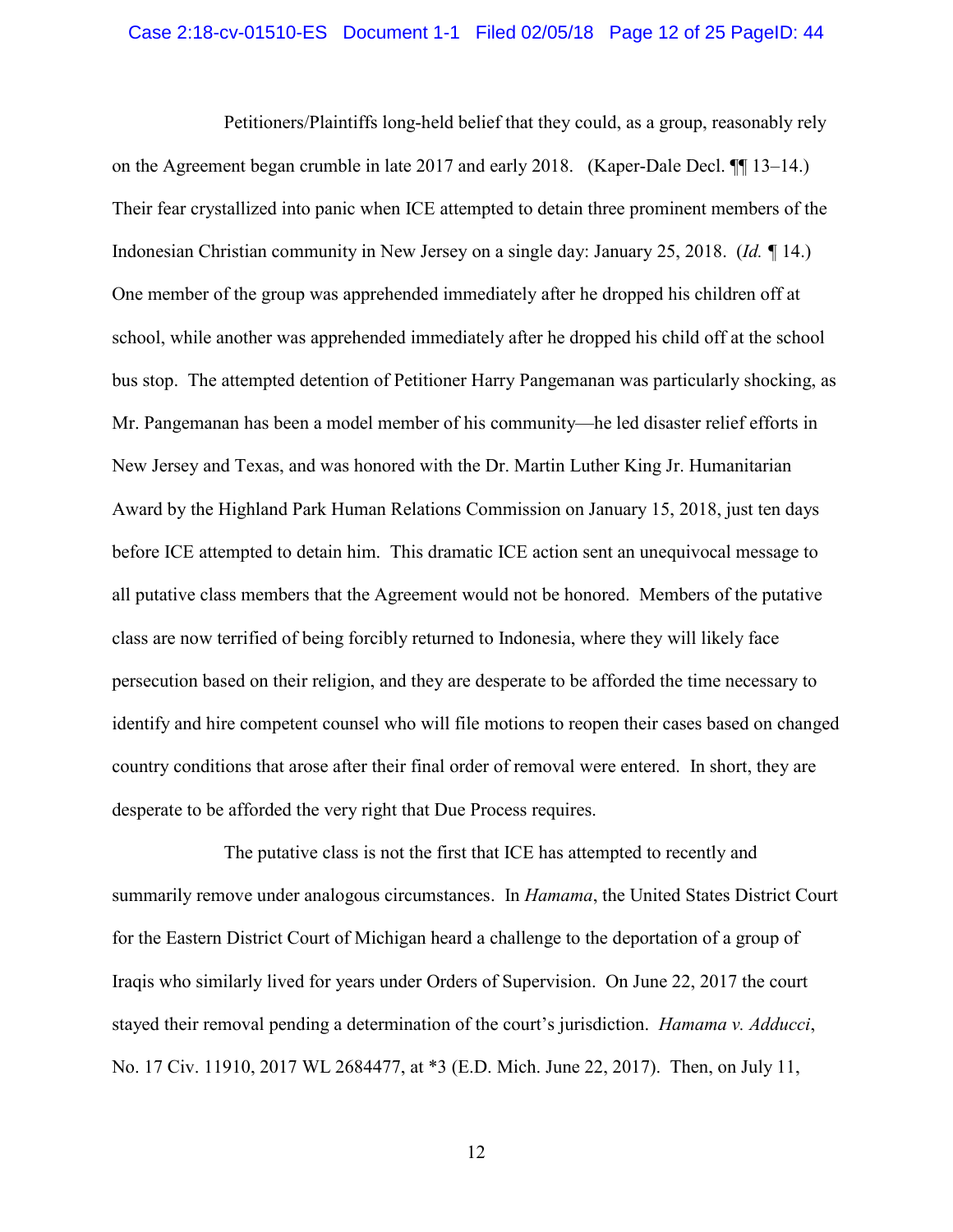#### Case 2:18-cv-01510-ES Document 1-1 Filed 02/05/18 Page 13 of 25 PageID: 45

<span id="page-12-0"></span>2017, the court recognized the Due Process and Suspension Clause rights at issue here, and granted an injunction against enforcement of the group members' orders of removal so that their rights could be "meaningfully asserted and addressed before other courts." *Hamama v. Adducci*, 258 F. Supp. 3d 828, 842 (E.D. Mich. 2017). Next, on November 27, the United States District Court for the District of Massachusetts confronted a challenge to the removal of a group of Indonesian Christians who resided in New Hampshire under functionally identical terms as the putative class members here. *Devitri* , 2017 WL 5707528 at \*8. The *Devitri* court held that it had jurisdiction over the dispute and temporarily enjoined ICE from removing the New Hampshire group pending a ruling on the motion for preliminary injunction. *Id.* In that decision, the court concluded that the procedural safeguards would be adequate "as long as they receive from this Court a reasonable time period for filing the motions to reopen to which they are entitled." *Id.* at \*7.

Just last week, two federal courts reached the same conclusions. The Central District of California issued a preliminary injunction to stop the deportation of a group of Cambodians—without any showing of changed country conditions—based on the finding that their due process right to file motions to reopen were implicated by the fact that they "had been living undisturbed under supervised release for decades, and reasonably concluded that removal, particularly imminent removal, was unlikely." *Chhoeun* v. *Marin*, No. 17 Civ. 01898, 2018 WL 566821 (S.D. Cal. Jan. 25, 2018). In so doing, the *Chhoeun* Court cautioned that

It is disingenuous for the Government to claim that throughout the many years that Petitioners were permitted to live and work on supervised release, they should not have built up expectations that they would be permitted to remain in the country. Petitioners should instead be commended for investing in and becoming productive members of our communities notwithstanding their removal orders.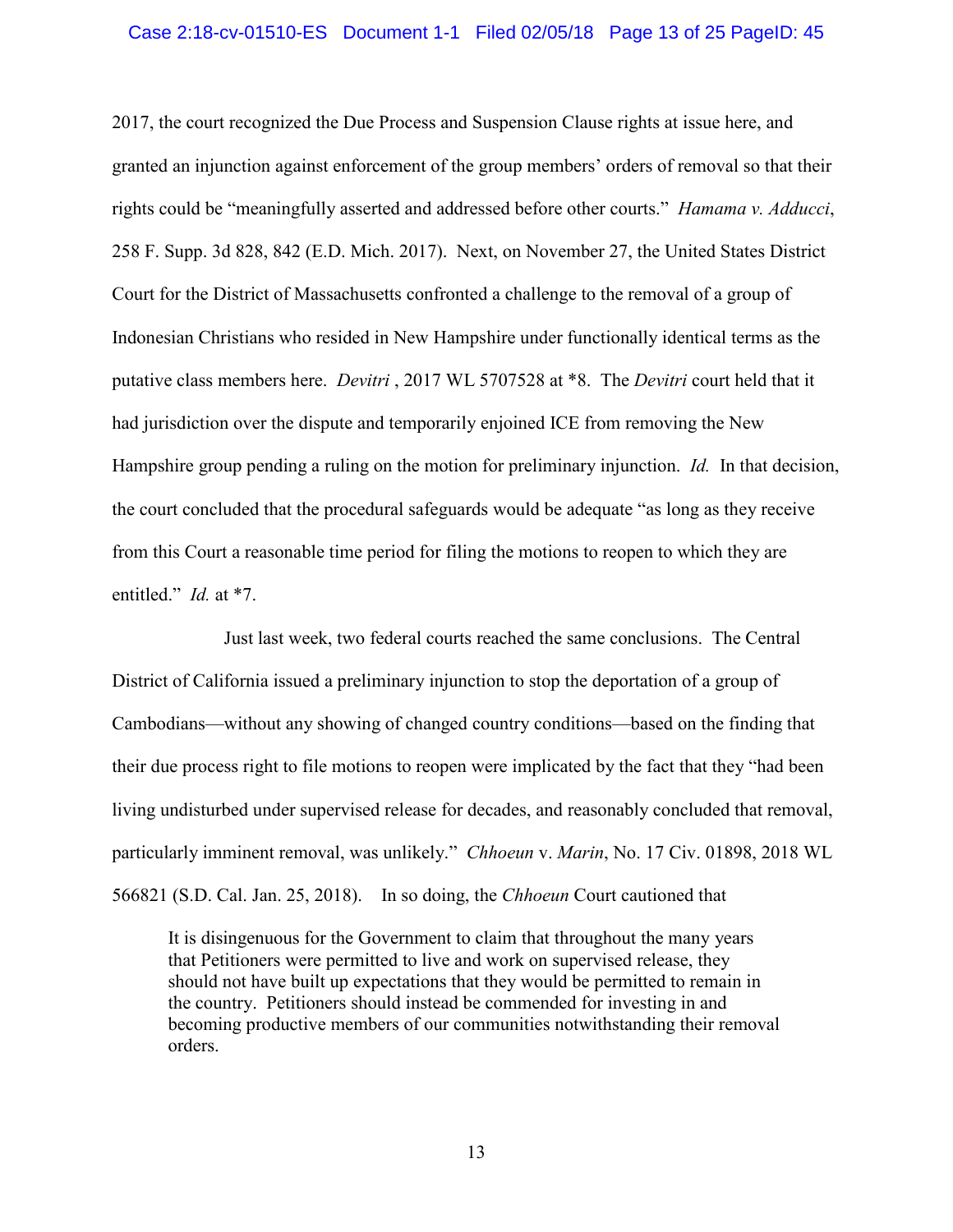<span id="page-13-1"></span>*Id.* at \*9. The very next day, the District Court for the Southern District of Florida similarly halted the deportation of a group of Somali nationals who alleged a due process right to reasonable time in which to file motions to reopen based on changed circumstances: the escalation of violence in Somalia caused by Muslim extremists—conditions that postdated their final orders of removal. *Ibrahim v. Acosta*, No. 17 Civ. 24574, slip op. at 1, 6, ECF No. 14 (S.D. Fla. Dec. 19, 2017). Finally, just yesterday, the *Devitri* court issued its second decision, granting a preliminary injunction and staying the removal of Indonesian Christians in New Hampshire. *Devitri* Prelim. Inj. Dec. Moreover, yesterday's *Devitri* decision noted that the court previously ordered the Government to produce each individual's A-file; *Devitri* Prelim. Inj. Dec. at 23 n.13 (citing Docket No. 58); *accord* Order, *Ibrahim v. Acosta*, No. 17 Civ. 24574*,* ECF No. 70 (S.D. Fla. Feb. 1, 2018) (also requiring the production of A-files). Finally, the court set a specific timeline under which motions to reopen must be filed. *Devitri* Prelim. Inj. Dec. at 23.

## <span id="page-13-0"></span>**III. THE COURT HAS SUBJECT MATTER JURISDICTION**

The Court has subject matter jurisdiction over this dispute. As the preliminary matter, there can be no question that the Court has jurisdiction to consider its own jurisdiction. *Dupont v. United States*) (citing *White-Squire v. U.S. Postal Serv.*, 592 F.3d 453, 456 (3d Cir. 2010). All four recent cases confronting the summary removal of a group that has long lived under Orders of Supervision hold that jurisdiction is appropriate in this context to protect against removal while the court considers any threshold questions as to jurisdiction over the merits of the claim.

<span id="page-13-2"></span>The Court has jurisdiction over the substance of Petitioners' claims. In each of the four analogous cases, the Government argued that the courts lacked subject matter jurisdiction because Congress eliminated habeas jurisdiction in the Immigration and Nationality Act, as amended in 2005 by the REAL ID Act. And the government has further argued that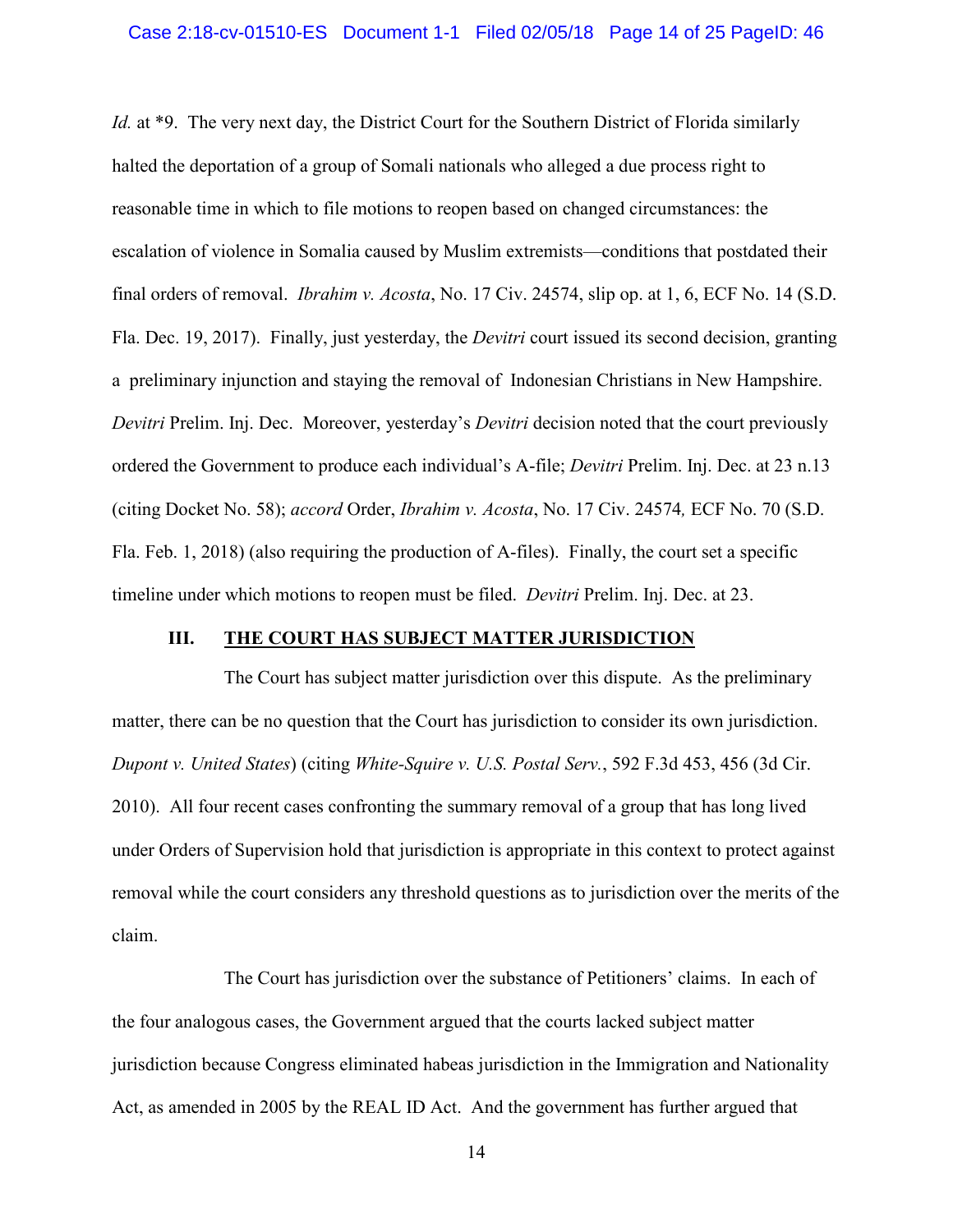<span id="page-14-0"></span>Congress may constitutionally eliminate habeas corpus jurisdiction under circumstances like those presented here. In each of these four actions, the courts rejected that argument and held that they had subject matter jurisdiction. In three of those cases, the courts found that if the Immigration Act's jurisdictional provisions were read to deprive it of habeas jurisdiction, the statute would violate the Suspension Clause as applied because "there would be no meaningful opportunity to be heard." *Devitri*, 2017 WL 5707528 at \*5 (finding jurisdiction over claims brought by Indonesian Christians in New Hampshire after ICE began detaining and deporting individuals with final orders of removal who had been living for years under Orders of Supervision pursuant to an agreement with ICE, without providing opportunity to move to reopen); *see also Hamama v. Adducci*, No. 17 Civ. 11910, 258 F. Supp. 3d 828, 834 (E.D. Mich. 2017) (same, in case challenging removal of Iraqis; holding that claims are excluded under terms of the REAL ID Act, but that the REAL ID Act is unconstitutional as applied); *Ibrahim v. Acosta*, No. 17 Civ. 24574, 2018 WL 582520, at \*6 (S.D. Fla. Jan. 26, 2018) (same, enjoining removal of Somalis without due process right to move to reopen). In the fourth case, the court took a different route to the same result, pointing to Ninth Circuit case law holding that "district courts have jurisdiction when, as in this case, petitioners do not directly challenge their orders of removal, but rather assert a due process right to challenge the orders in the appropriate court." *Chhoeun v. Marin*, No. 17 Civ. 1898, 2018 WL 566821, at \*8 (C.D. Cal. Jan. 25, 2018) (same, in challenge brought by Cambodians).

<span id="page-14-1"></span>This Court should likewise find jurisdiction or, at a minimum, order further briefing to resolve that threshold issue in advance of additional briefing on the merits. The REAL ID Act Amendments did not eliminate jurisdiction over non-discretionary legal claims where, as here, those claims could not be brought in the courts of appeals by petition for review.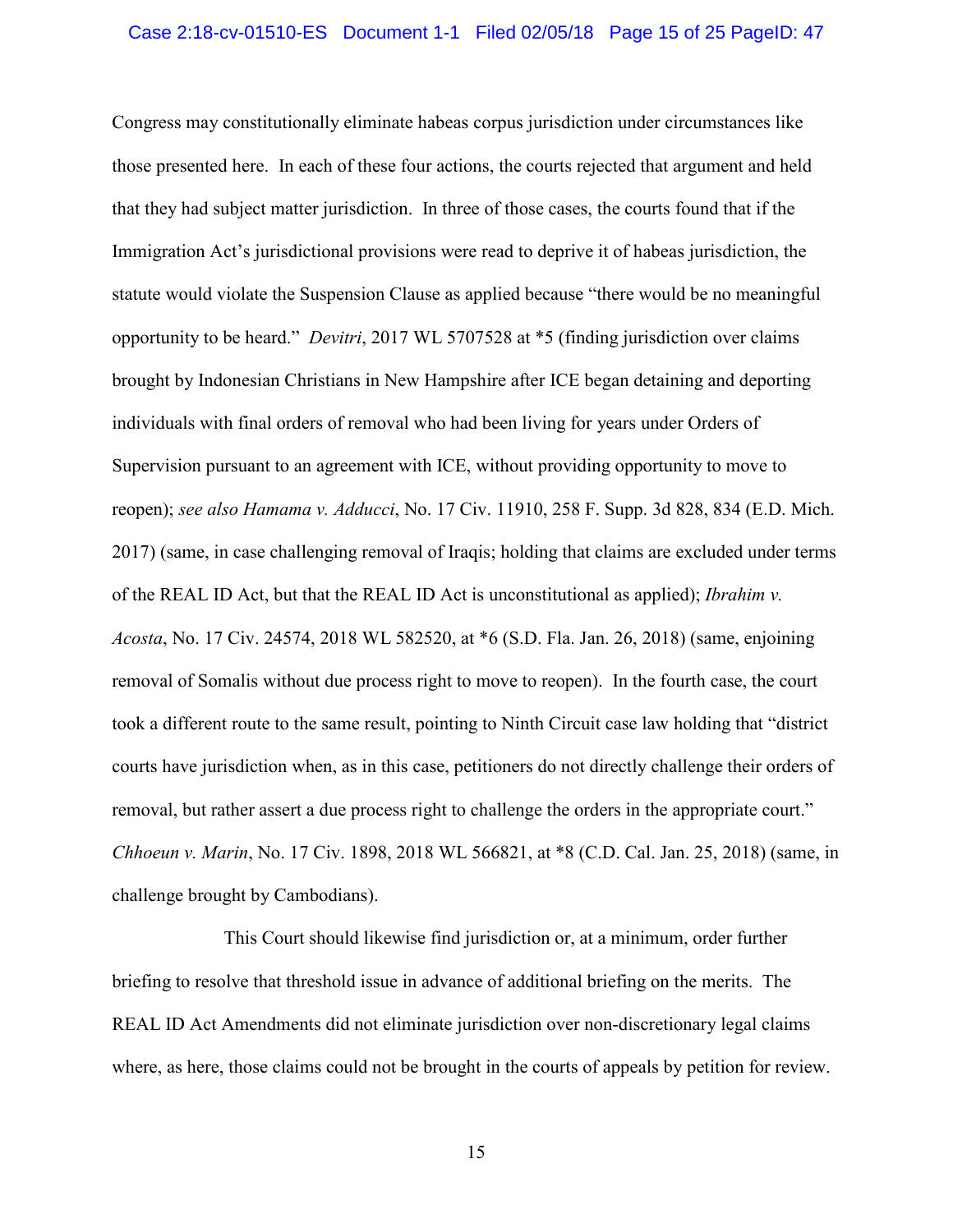#### Case 2:18-cv-01510-ES Document 1-1 Filed 02/05/18 Page 16 of 25 PageID: 48

Moreover, the Suspension Clause requires habeas jurisdiction where a legal claim cannot be brought in another forum.

The approach taken by the other four courts to hear recent analogous cases should be followed here. First, as the court recognized in *Chhoeun*, the immediate dispute concerns Petitioners' due process rights, not the validity of their final orders of removal. The Supreme Court has interpreted the REAL ID Act's jurisdictional bar to apply only to three enumerated categories of ICE's discretionary decisions, including the decision "to execute removal orders." *Reno v. Am.-Arab Anti-Discrimination Comm.*, 525 U.S. 471, 482–83 (1999). Petitioners' claims here do not challenge ICE's execution of removal orders. Instead, Petitioners assert the due process right to seek a stay so that they can exercise their statutory right to move to reopen those proceedings in the appropriate venue.

<span id="page-15-2"></span><span id="page-15-1"></span><span id="page-15-0"></span>Even if the Court were to find that the terms of the jurisdictional bar apply on their face, the Court should hold that the bar unconstitutional as applied, just as the three other courts held in *Devitri*, *Hamama*, and *Ibrahim*. The Suspension Clause states that "[t]he Privilege of the Writ of Habeas Corpus shall not be suspended, unless when in Cases of Rebellion or Invasion the public Safety may require it." U.S. Const. Art. I, § 9, cl. 2. The Supreme Court has held that the Suspension Clause may apply to cases involving deportation. *I.N.S. v. St. Cyr*, 533 U.S. 289, 300 (2001). The Supreme Court has also made clear that Congress may eliminate habeas jurisdiction only if it provides an adequate and effective substitute for habeas. *Id.* at 314 n.38. Absent a stay by this Court, Petitioners would lack a meaningful opportunity to assemble and file motions to reopen, and would thus be deprived of an adequate forum for enforcing their statutory and due process rights. Accordingly, as the courts in Boston, Detroit, Miami and Los Angeles have all recently held, the motion to reopen process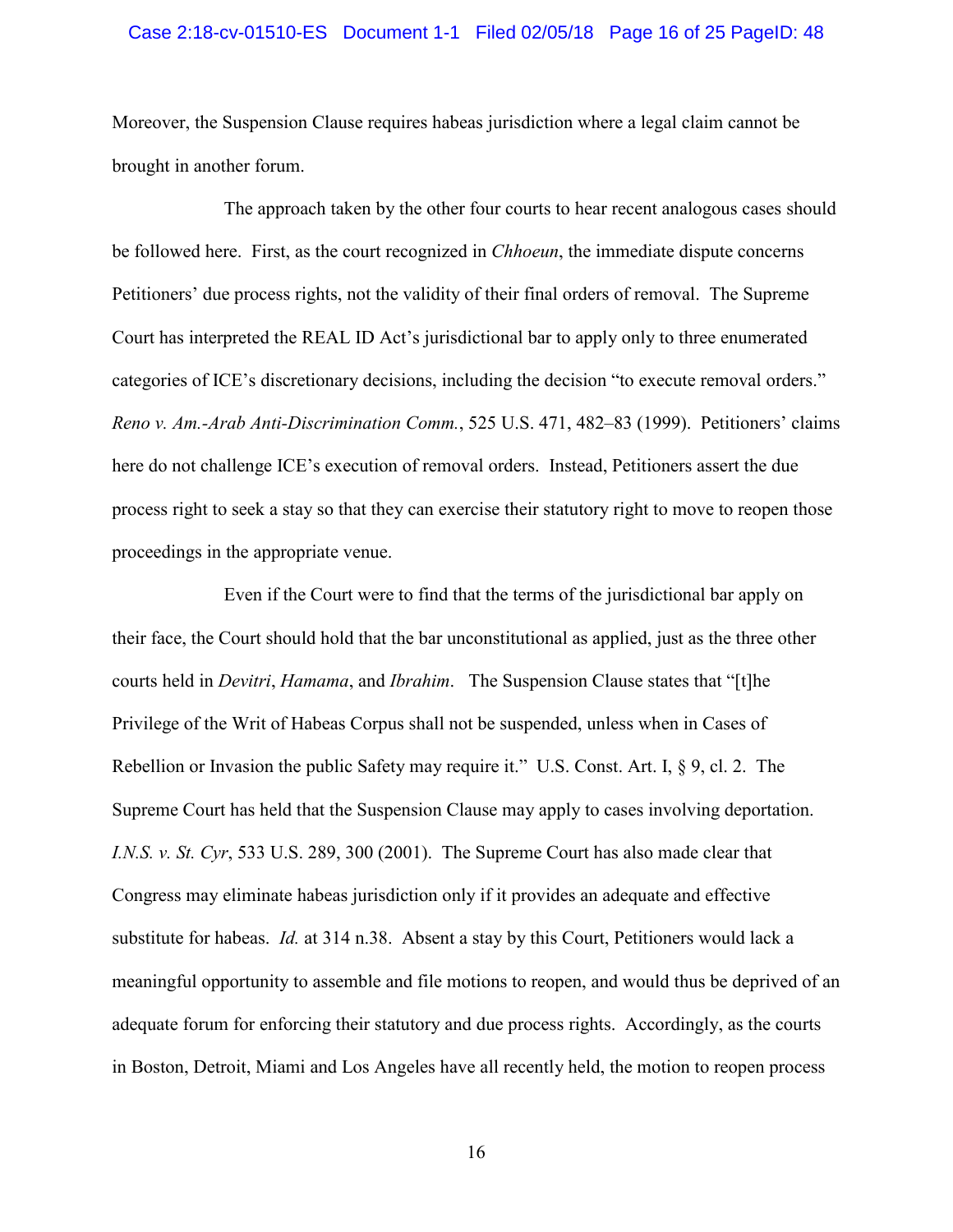## Case 2:18-cv-01510-ES Document 1-1 Filed 02/05/18 Page 17 of 25 PageID: 49

is not an adequate substitute for habeas where under the unusual circumstances where ICE seeks to abruptly remove long term residents.<sup>[2](#page-16-2)</sup>

In short, the Immigration Act, as amended by the REAL ID Act, does not apply to bar jurisdiction here, and even if it does, it is unconstitutional under the Suspension Clause as applied to the putative class. Either way, the Court should exercise jurisdiction over this dispute, just as every other District Court to hear the same issue has done in analogous circumstances.

## **IV. THE COURT SHOULD GRANT A TEMPORARY RESTRAINING ORDER**

After determining that it has jurisdiction, the Court should proceed to grant a temporary restraining order enjoining ICE from deporting Indonesian nationals in New Jersey with final orders of removal, who have for years lived under their Orders of Supervision pursuant to the Agreement reached with ICE on in 2009.

<span id="page-16-0"></span>The Third Circuit considers four factors in determining whether to grant a temporary restraining order: "(1) whether the movant has a reasonable probability of success on the merits; (2) whether the movant will be irreparably harmed by denying the injunction; (3) whether there will be greater harm to the nonmoving party if the injunction is granted; and (4) whether granting the injunction is in the public interest." *Highmark, Inc.* v. *UPMC Health Plan, Inc.*, 276 F.[3](#page-16-3)d 160, 170–71 (3d Cir. 2001) (upholding grant of preliminary injunction).<sup>3</sup> These factors weigh decidedly in favor of a temporary restraining order in this case. Petitioners face tremendous risk of physical harm, yet the government would experience no material burden

<span id="page-16-2"></span><sup>&</sup>lt;sup>2</sup> Yesterday's decision in *Devitri* also rejected the Government's contention that jurisdiction would properly lie in the federal court of appeals, finding that such courts have jurisdiction only over a denial of a motion to reopen." *Devitri* Preliminary Injunction Decision at 13.<br><sup>3</sup> Courts in the Third Circuit apply the same standard for considering grants of temporary restraining orders and

<span id="page-16-3"></span><span id="page-16-1"></span>preliminary injunctions. *See, e.g. Int'l Foodsource, LLC* v. *Grower Direct Nut Co. Inc.*, No. 16 Civ. 3140, 2016 WL 4150748, at \*6 (D.N.J. Aug. 3, 2016).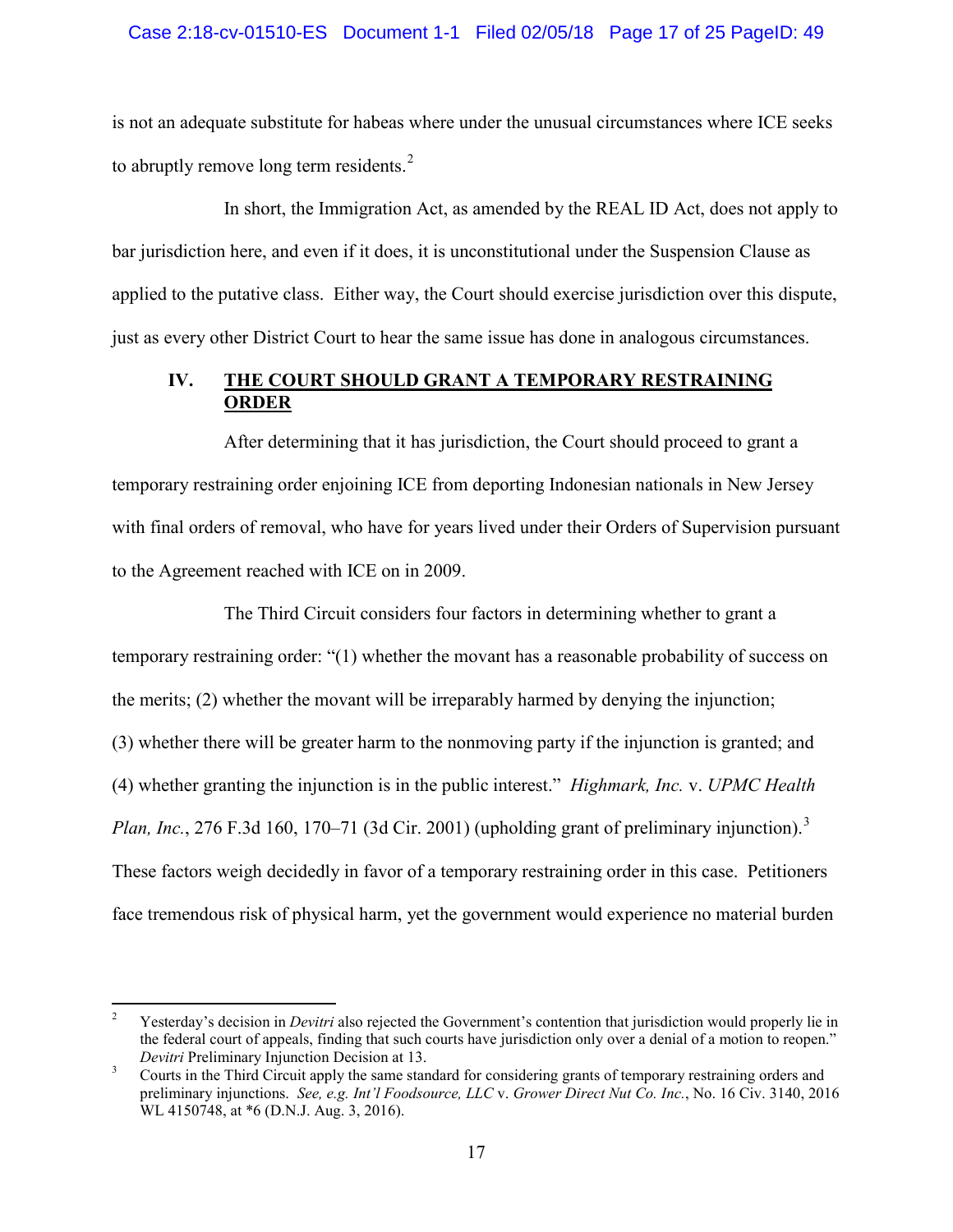### Case 2:18-cv-01510-ES Document 1-1 Filed 02/05/18 Page 18 of 25 PageID: 50

if required to provide this group with the basic due process right to have the courts fully adjudicate their claims.

## <span id="page-17-1"></span>**A. Petitioners are Likely to Succeed on the Merits of Their Claims that Their Removal Is Unlawful and Violates Due Process.**

First, Petitioners are likely to succeed on the merits of their claims that deportation without an opportunity to move to reopen would violate Petitioners' procedural due process rights and subject them to a high risk of persecution, torture, or death because of their Christian faith, in violation of the Immigration and Nationality Act ("INA"), 8 U.S.C. § 1101 *et seq.,* and the United States' treaty obligations under the Convention Against Torture and Other Cruel, Inhuman or Degrading Treatment or Punishment ("CAT"), Dec. 10, 1984, S. Treaty Doc. No. 100-20 (1988). Yesterday's decision in *Devitri* unequivocally recognized the New Hampshire Indonesian group's "statutory right to move to reopen and an entitlement to not be deported to a country where persecution would occur." *Devitri* Prelim. Inj. Dec. at 14 (quoting 8 U.S.C. § 1231(b)(3)(A)).

<span id="page-17-2"></span><span id="page-17-0"></span>The Fifth Amendment Due Process Clause guarantees fair procedures prior to any deprivation of life, liberty, or property, including removal from the United States. *See Reno v. Flores*, 507 U.S. 292, 306 (1993) ("It is well established that the Fifth Amendment entitles aliens to due process of law in deportation proceedings."). "The fundamental requirement of due process is the opportunity to be heard at a meaningful time and in a meaningful manner." *Mathews v.* Eldridge, 424 U.S. 319, 333 (1976) (internal quotation and citation omitted). By seeking to remove Petitioners before they have a meaningful opportunity to make a case for why they are entitled to remain in the country as a result of changed country conditions in Indonesia, among other reasons, Respondents would deprive Petitioners of an opportunity to be heard on matters that directly threaten their life and liberty—a plain violation of the Due Process Clause.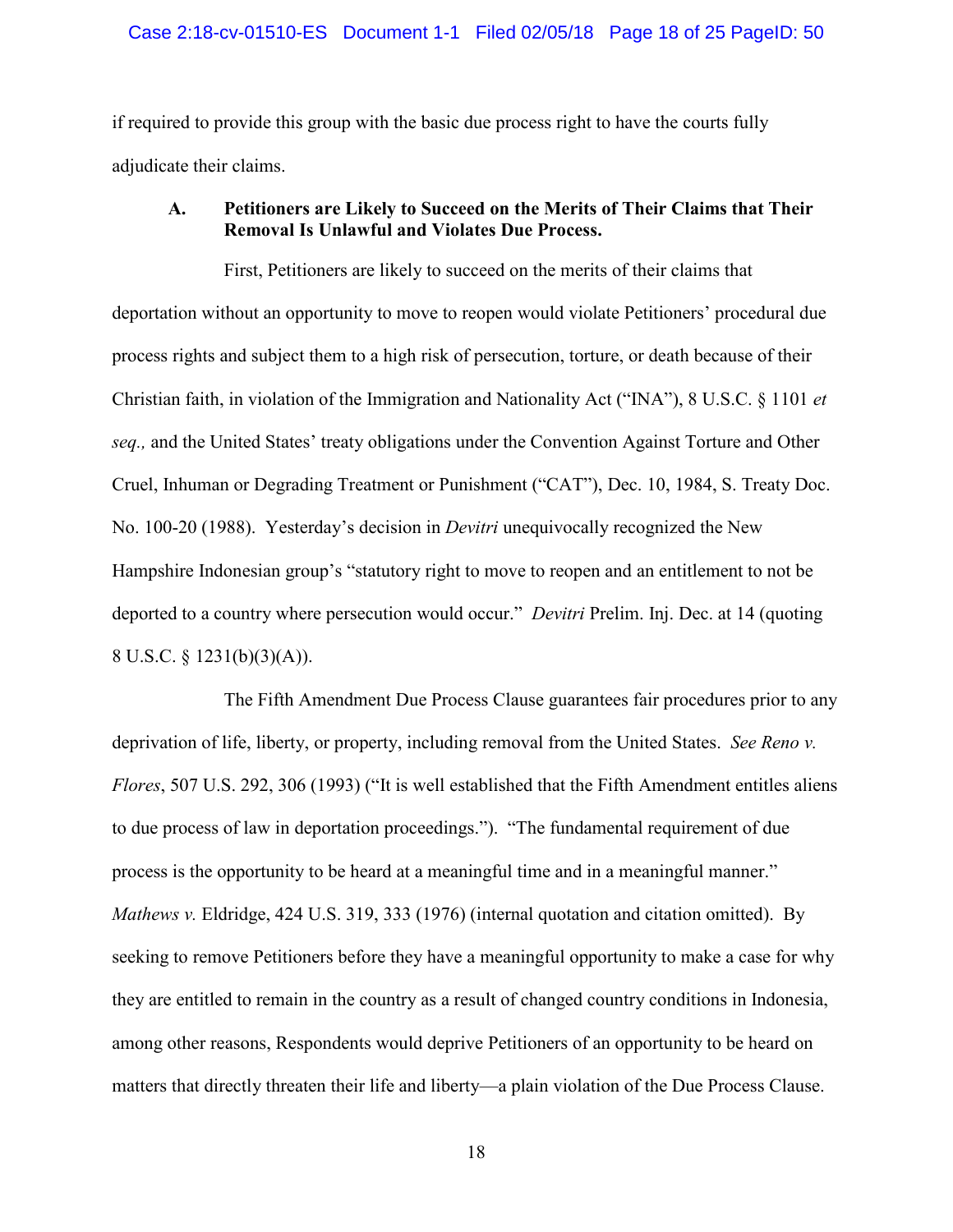#### Case 2:18-cv-01510-ES Document 1-1 Filed 02/05/18 Page 19 of 25 PageID: 51

<span id="page-18-3"></span><span id="page-18-2"></span><span id="page-18-1"></span><span id="page-18-0"></span>As discussed, every court to hear the issue has concluded that changed country conditions, which postdate a final order of removal, is a statutorily recognized basis for permitting motions to reopen at any point in time. *Devitri* Prelim. Inj. Dec.; *Hamama v. Adducci*, 261 F.Supp.3d 820 (2017); *Ibrahim v. Acosta*, No. 17 Civ. 24574, 2018 WL 582520 (S.D. Fla. Jan. 26, 2018) ; *see also* 8 U.S.C. § 1229a(c)(7); 8 C.F.R. § 1003.2(c)(3)(ii) (accepting motions to reopen if filed to "reapply for asylum or withholding of removal based on changed conditions . . . if such evidence is material and was not available and could not have been discovered or presented at the previous hearing."). As set forth in detail in the Affidavit of Jeffrey A. Winters, Ph.D., there has since 2012 been a dramatic increase in violence and intolerance directed at religious minorities in Indonesia, especially Christians.

Notably, the most recent *Devitri* opinion rejected the notion that the New Hampshire Indonesian Christians could be afforded adequate due process through a post-removal consideration of their motions to reopen "because of the significance of the liberty interests at stake." *Devitri* Prelim. Inj. Dec. at 15 (citing *Hamama,* 261 F.Supp.3d at 837–38).

Were Petitioners to be deported now, without an opportunity to file motions to reopen and have those motions adjudicated— as is their constitutional right—their deportations would violate the prohibitions under the INA and CAT against removing individuals to countries where they are more likely than not to face persecution or torture. Petitioners must be afforded their due process rights to make such a showing in a motion to reopen. Therefore, Petitioners are likely to prevail on the merits of their due process claim.

## **B. Petitioners Will Suffer Irreparable Harm Absent a Temporary Restraining Order.**

Second, Petitioners face the imminent prospect of severe and irreparable injury in the absence of a temporary restraining order. To establish irreparable harm, a movant must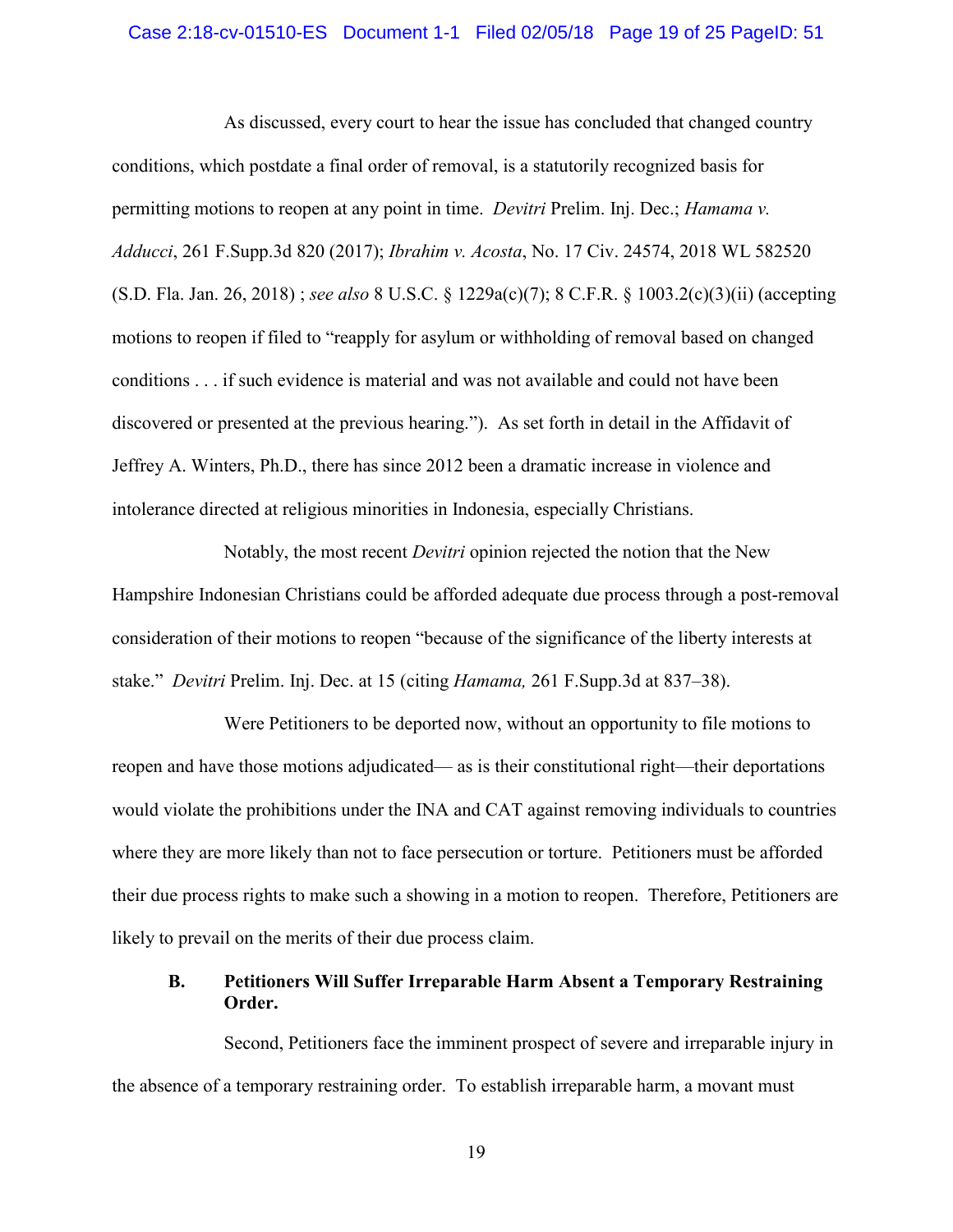<span id="page-19-0"></span>demonstrate that the potential harm cannot be redressed by a legal or equitable remedy alone. *Campbell Soup Co.* v. *ConAgra, Inc.*, 977 F.2d 86, 91 (3d Cir. 1992). Each of the recent analogous cases to consider the issue has held that possible persecution constitutes irreparable harm sufficient to justify injunctive relief against summary removal without the opportunity to move to reopen. *Devitri* Prelim. Inj. Dec. at 15; *Hamama,* 261 F.Supp.3d at 837–38; *see also Ibrahim,* 2018 WL 582520 (the summary removal of a group that had long relied upon Orders of Supervision was itself harm sufficient to support the kind of injunctive relief sought here).

<span id="page-19-1"></span>The affidavit of Dr. Jeffrey A. Winters, attached hereto, describes in the detail the

<span id="page-19-2"></span>recognized dangers posed to Christians in Indonesia—country conditions that have precipitously

declined since 2012:

Indonesian Christians [are] a despised religious minority facing increasing persecution due to a rising tide of extremist Islam across Indonesian society. Country conditions for religious minorities have deteriorated at an alarming pace in Indonesia since 2008, but especially since 2012. The 2011 State Department Human Rights Report on Indonesia (released on May 24, 2012) highlighted this "deterioration in the protection of the right to religious freedom" as religious intolerance and violent extremism grew unchecked by the Indonesian government. In April of 2012, Indonesian Christians . . . were attacked by a mob during a church service. A month later, around 1,000 Public Order Agency officers, residents, and hardline Islamic groups once again attacked and blocked congregants from the same church from being able to attend Sunday services. Government officials provided no protection. In the summer of 2012, Indonesian media ran numerous front-page stories tracking the uptick in intolerance and religious persecution across the country, and Jakarta-based think tank, the Centre for Strategic and International Studies, "affirmed the widely held assumption that religious tolerance was on the rise." The following year, in 2013, Human Rights Watch issued a report condemning the Indonesian government for its "complicit" approach to religious conflict, and noted that the violence continued to escalate. It implicated the government leadership and law enforcement in fueling the surge of religious violence that have rendered religious minorities vulnerable to attack. As a result of this dramatic change in the Indonesian religious and political climate, all non-Muslims are under threat in Indonesia as intolerance grows and violence against religious minorities becomes more widespread.

(Winters Aff. at 3–4.)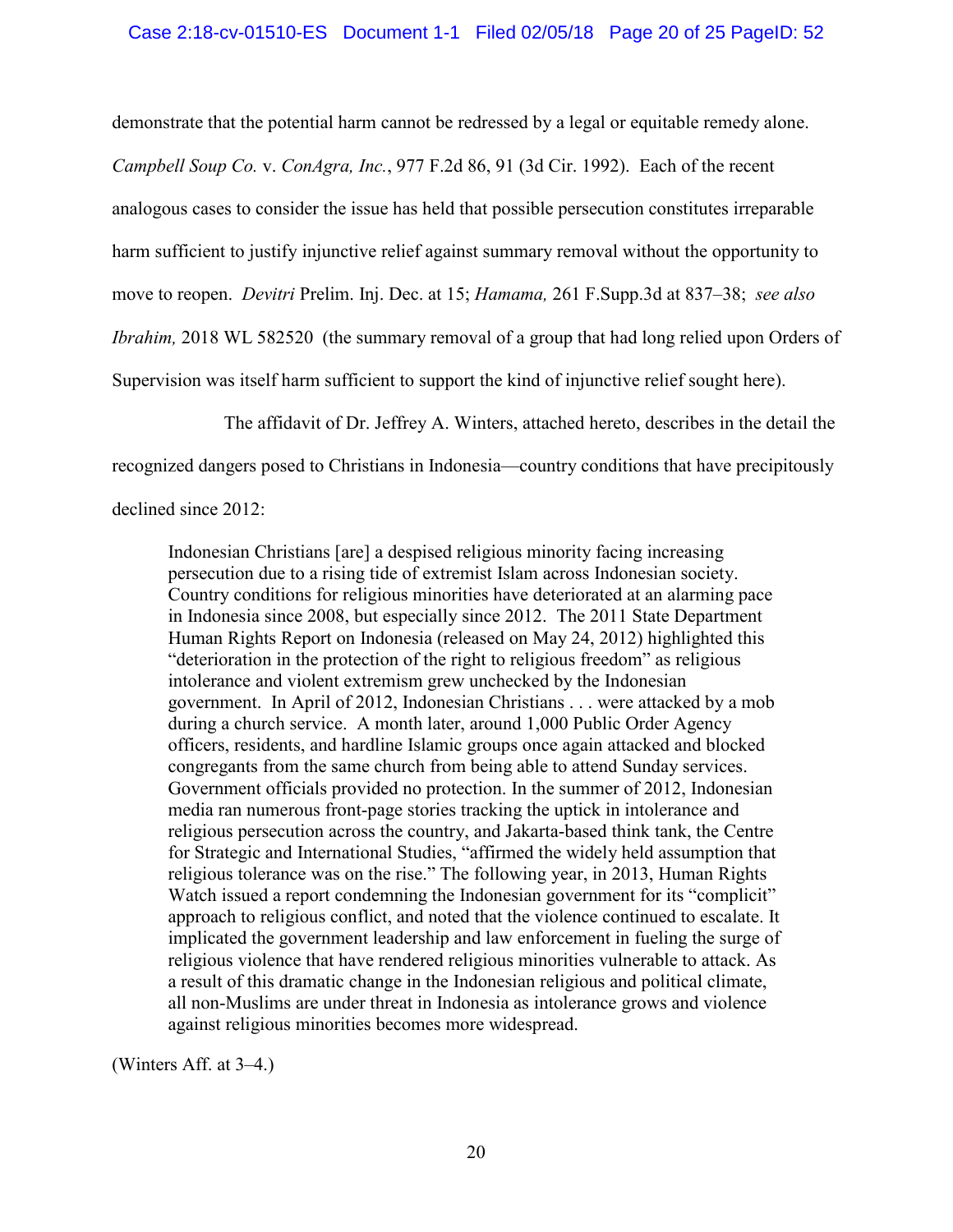## Case 2:18-cv-01510-ES Document 1-1 Filed 02/05/18 Page 21 of 25 PageID: 53

The case that is functionally identical to the instant suit is, of course, *Devitri,* which also confronted the claim that a group of Indonesian Christians would be persecuted if forcibly removed. In considering the possibility of irreparable harm, the first *Devitri* decision noted that "[a]t least two circuits, including the First Circuit, have recently found that conditions for Christians in Indonesia may warrant relief from removal." *Devitri,* 2017 WL 5707528 at \*5. In yesterday's *Devitri* opinion, that court credited the testimony of Dr. Winter, the same expert who has offered an affidavit in this case, concluding that the New Hampshire Indonesian Christians had "presented unrebutted evidence to show that, if they were deported to Indonesia, they would face threat of persecution or torture." *Devitri* Prelim. Inj. Dec. at 18. The court quoted Dr. Winter's warning:

While I am not able to speak to legal consequences, I wish to express in the strongest terms that if these Plaintiffs, whose stories are now well-known in Indonesia, are returned, they are highly likely to face retribution by the Indonesian authorities for having "spoken out as Christians," and will certainly never be permitted to leave Indonesia for the U.S. again. The Indonesian government is extremely sensitive about negative portrayals of the country abroad, and officials take an especially negative view of Indonesians who are the source of the criticism.

*Id.* at 19 (citing Winters Supp. Aff. (Docket No. 88-1) ¶ 5). In light of the record evidence, the

Court concluded that the New Hampshire Indonesian Christians "presented a sufficient basis for

fearing persecution to demonstrate a motion to reopen is non-frivolous."

Here, as in the *Devitri* case, the risk of irreparable harm is plain: if Petitioners—a

group of Indonesian Christians—are deported, they face the risk of persecution, torture, or even

death in an Indonesian landscape that is increasingly hostile toward Christians.

# **C. Respondents Would Not Suffer Greater Harm From a Temporary Restraining Order.**

<span id="page-20-0"></span>The third factor is "whether there will be greater harm to the nonmoving party if

the injunction is granted" *Highmark, Inc.*, 276 F.3d at 170–71. This factor plainly weighs in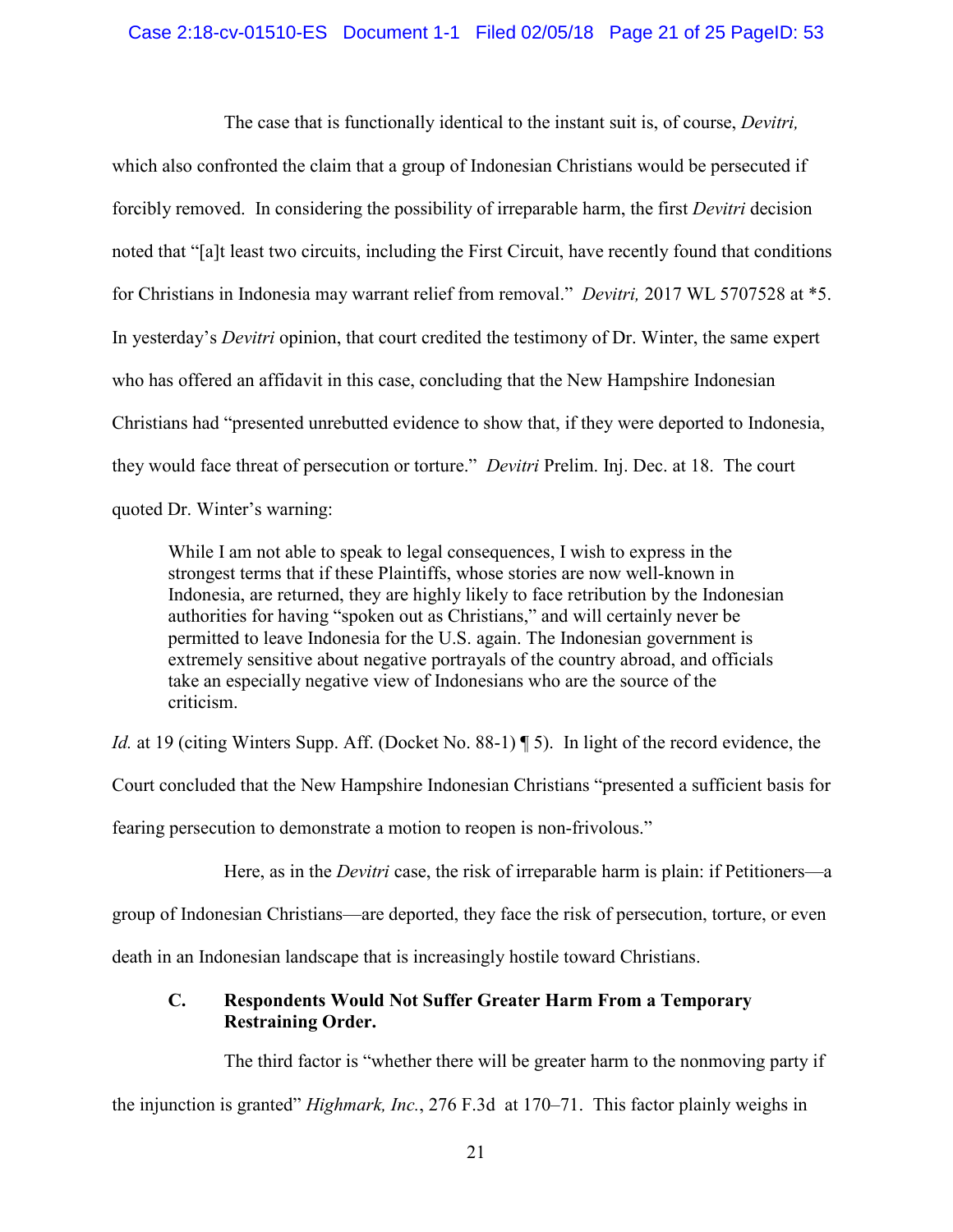## Case 2:18-cv-01510-ES Document 1-1 Filed 02/05/18 Page 22 of 25 PageID: 54

favor of granting an injunction. Whatever minor inconvenience the government might suffer as a result of a delaying deportations of members of the putative class, that inconvenience pales in comparison to the threat to Petitioners' lives should they be removed to Indonesia.

As discussed here and in the Complaint sets forth in greater detail, Petitioners are exemplary members of their communities and pose no threat whatsoever. To the contrary, they have been living in the United States for years, many for two decades or longer. Indeed, the public outcry in response to the recent ICE enforcement actions against this group is itself a testament to the esteem in which they are held. *See e.g.* Chris Fuchs, *Fearing deportation, Indonesian men seek sanctuary in a church,* NBC NEWS (Jan 29, 2018, 10:04am), https://www.nbcnews.com/news/asian-america/fearing-deportation-indonesian-men-seeksanctuary-church-n841921. By contrast, injunctive relief would "not materially impinge on the Government's interest," particularly given "the significant passage of time and the abrupt manner" of the ICE enforcement action. *See, e.g., Chhoen* v. *Marin,* No. 17 Civ. 1898, 2018 WL 566821 at \*11 (C.D. Cal. Jan. 25, 2018). In the instant case, the government can hardly claim that it all of a sudden has an urgent need to remove these peaceful, law-abiding residents from the country when the group was allowed to live under Orders of Supervision for many years. As the *Devitri* court held yesterday: "A brief delay in unlawful deportation of residents who have lived here with Government permission for over a decade outweighs the public interest in prompt execution of removal orders, where Petitioners have been law-abiding and pose no threat to public safety." *Devitri* Prelim. Inj. Dec. at 21.

## **D. Granting a Temporary Restraining Order Is in the Public Interest.**

Finally, the last factor, "whether granting the injunction is in the public interest," also weighs in favor of a temporary restraining order. *Id.* For the same reason it is difficult to articulate a serious harm to the government caused by staying deportations for a reasonable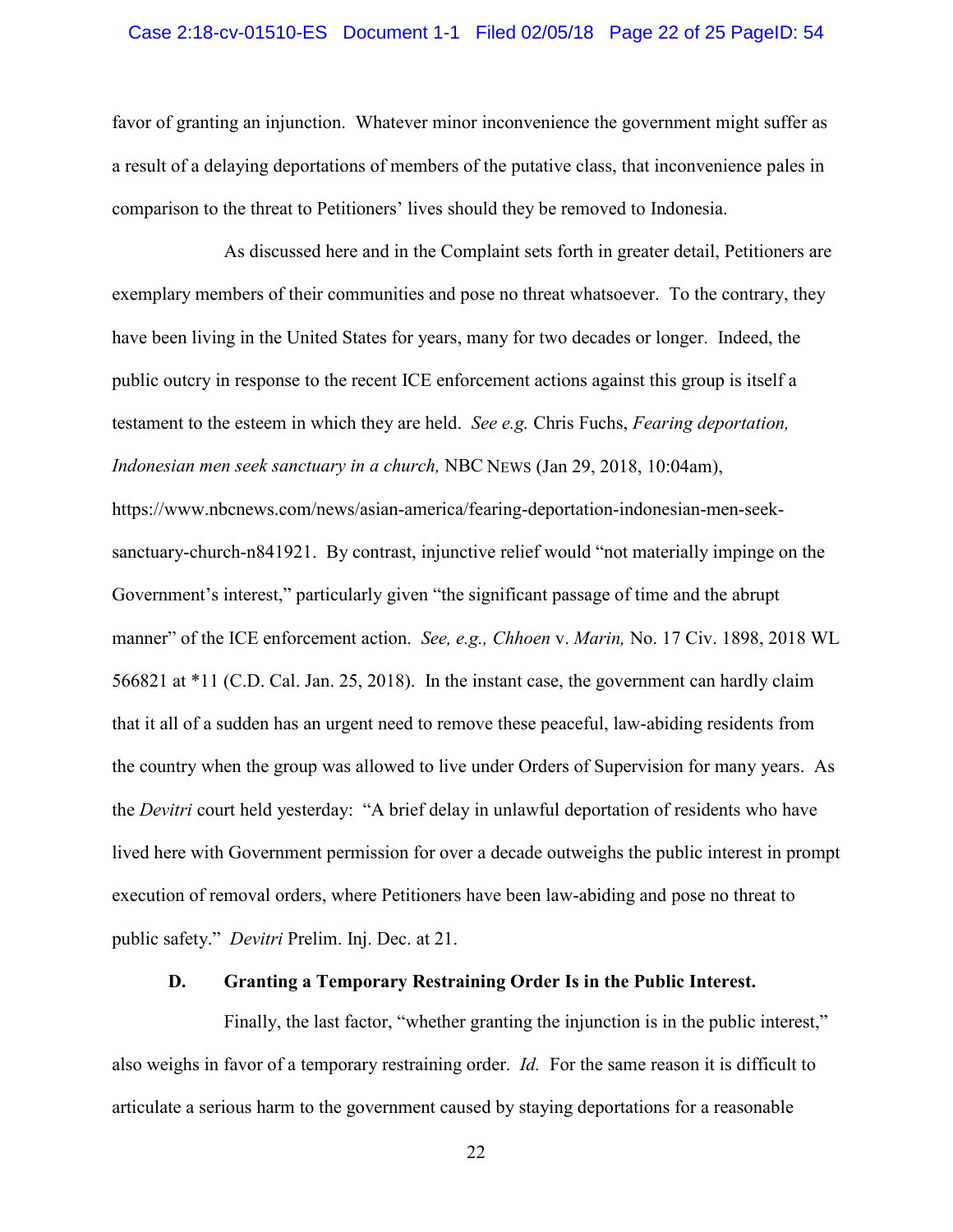## Case 2:18-cv-01510-ES Document 1-1 Filed 02/05/18 Page 23 of 25 PageID: 55

period of time, it is hard to see why a stay would be against public interest. First, as discussed, Petitioners are law abiding members of their communities and had consistently complied with ICE's directions pursuant to their Orders of Supervision. They pose no risk to their communities.

As set forth in the Complaint—and by way of example —named Petitioner Harry Pangemanan has lived in the United States since 1993 and has two U.S. citizen minor children. He is an active member of his church, where he serves as Minister of Facilities and Disaster Relief. After Superstorm Sandy in 2012, he led a team of volunteers in repairing over 200 homes. After Hurricane Harvey, he coordinated and drove a volunteer crew to the Houston area to assist with relief efforts. For his extraordinary efforts, he received the Dr. Martin Luther King Jr. Humanitarian Award on January 15, 2018 from the Highland Park Human Relations Commission—just ten days before ICE attempted to detain him.  $(Compl. \P 30.)^4$  $(Compl. \P 30.)^4$  Named Petitioner Roby Sanger also has two minor U.S. citizen children and has lived in the United States since 1995. He is an active member of his church and regularly volunteers there. (Compl. ¶ 32.) Named Petitioner Gunawan Ongkowijoyo Liem has lived in the United States since approximately 1999. Both of his two minor U.S. citizen children have medical issues, as does his wife, whom he met in church. Mr. Liem is a church deacon. In this role, he distributes bread and wine during the services, collects parishioners' donations, and visits ill parishioners. He, like other members of the putative class, volunteered for Superstorm Sandy relief efforts. (Compl. ¶ 33.)

As an independent matter, and as held in the most recent *Devitri* decision, there is a strong public interest in ensuring that the due process rights of immigrants are actually afforded:

<span id="page-22-0"></span>See also "Immigrant who volunteered to rebuild N.J. homes after Superstorm Sandy seeks sanctuary from deportation" U.S.A. Today (Jan. 25, 2018), *available at* [https://www.usatoday.com/story/news/nation](https://www.usatoday.com/story/news/nation-now/2018/01/25/n-j-gov-backs-immigrant-targeted-deporation/1068063001/)[now/2018/01/25/n-j-gov-backs-immigrant-targeted-deporation/1068063001/.](https://www.usatoday.com/story/news/nation-now/2018/01/25/n-j-gov-backs-immigrant-targeted-deporation/1068063001/)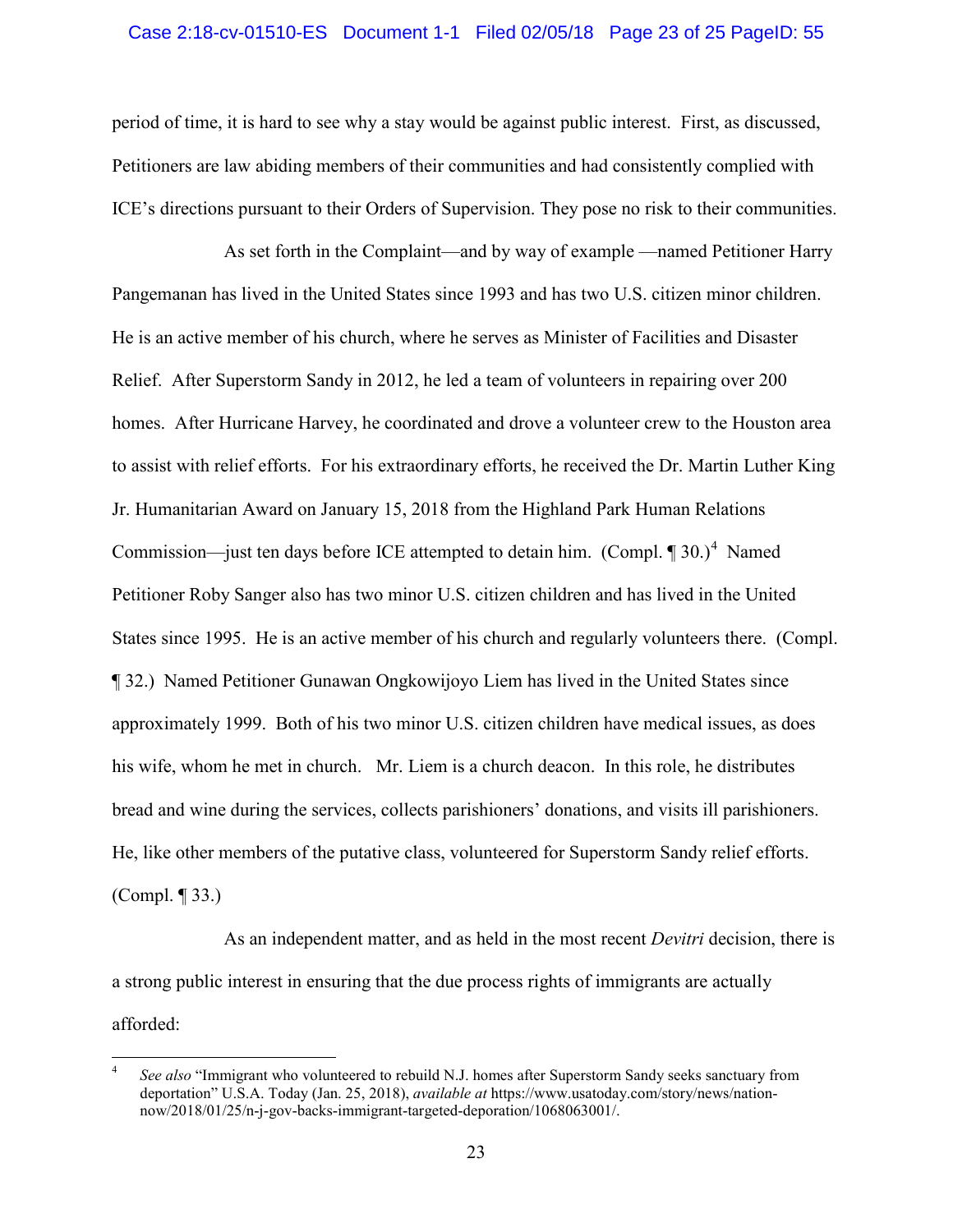It is indisputably in the public interest to "prevent[ ] aliens from being wrongfully removed, particularly to countries where they are likely to face substantial harm." (quoting *Nken*, 556 U.S. at 436). The public's interest in providing due process for non-citizens to ensure that they are not removed to a country where they will be persecuted is an extremely weighty one. *Cf. Kucana v. Holder*, 558 U.S. 233, 242 (2010) ("The motion to reopen is an 'important safeguard' intended 'to ensure a proper and lawful disposition' of immigration proceedings." (quoting *Dada*, 554 U.S. at 18 (2008))).

*Id*. at 20.

Finally, the *Chhoen* Court recognized yet another basis for concluding that the summary removal of a similarly exemplary group, with strong family ties, was itself contrary to the public interest. In particular, the court noted that "[t]he record contains substantial evidence indicating that removal of Petitioners would result in significant emotional, psychological, and physical strain on their families and children, and that churches and workplaces would be deprived on Petitioners' support and active engagement." *Chhoen,* 2018 WL 566821 at \*11.

For each of these reasons, independently and cumulatively, there is a strong public interest in granting a stay of removal so that Petitioners can be afforded their due process rights.

\* \* \*

Because all four factors under the Third Circuit's framework weigh in favor of Petitioners, the Court should grant Petitioners' motion for a temporary restraining order to allow Petitioners a reasonable period to seek reopening of their cases based on changed country conditions that postdate their final orders of removal.

## **V. CONCLUSION**

For the reasons set forth above and in Petitioners' Class Petition for Writ of Habeas Corpus and Mandamus Class Complaint for Declaratory and Injunctive Relief, along with the supporting papers thereto, Petitioners respectfully request that the Court (1) exercise